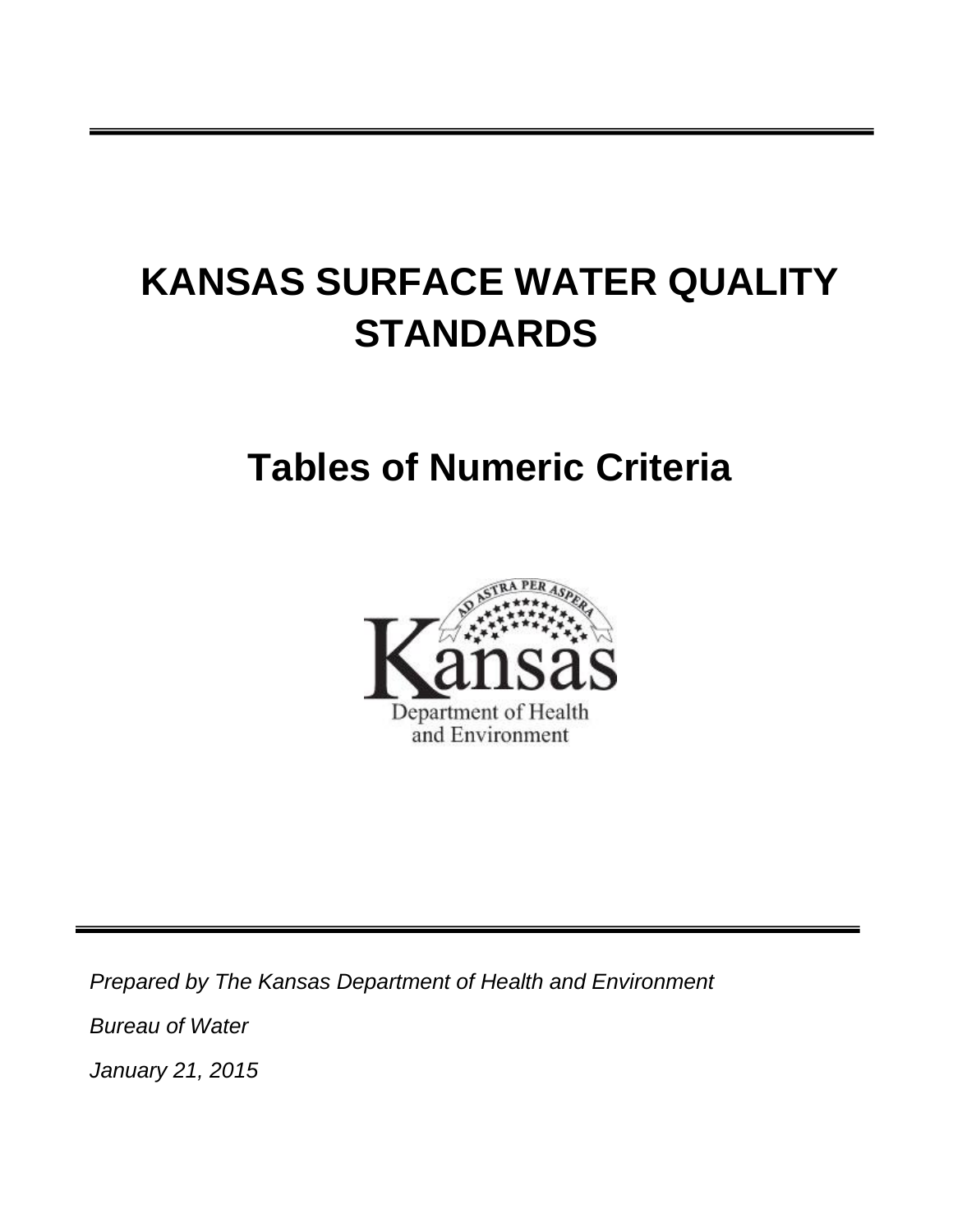## Table of Contents

| Table 1a. Aquatic Life, Agriculture, And Public Health Designated Uses Numeric Criteria.  1                        |
|--------------------------------------------------------------------------------------------------------------------|
|                                                                                                                    |
|                                                                                                                    |
| Table 1d. pH- And Temperature-Dependent Chronic Aquatic Life Criteria For Total Ammonia                            |
| Table 1e. pH- And Temperature-Dependent Chronic Aquatic Life Criteria For Total Ammonia                            |
| Table 1f. Surface Water Segments Where Early Life Stages of Fish Present Chronic Aquatic Life                      |
| Table 1g. Temperature, Dissolved Oxygen, And pH Numeric Aquatic Life Criteria.  12                                 |
|                                                                                                                    |
|                                                                                                                    |
| Table 1j. Escherichia coli Criteria For Classified Surface Waters Other Than Classified Stream                     |
| Table 1k. Chlorophyll-a Criteria For Lakes Or Reservoirs With Active <sup>a</sup> Or Reserve <sup>b</sup> Domestic |
| Table 1I. Current Lakes Or Reservoirs Serving As Active Or Reserve Domestic Water Supply20                         |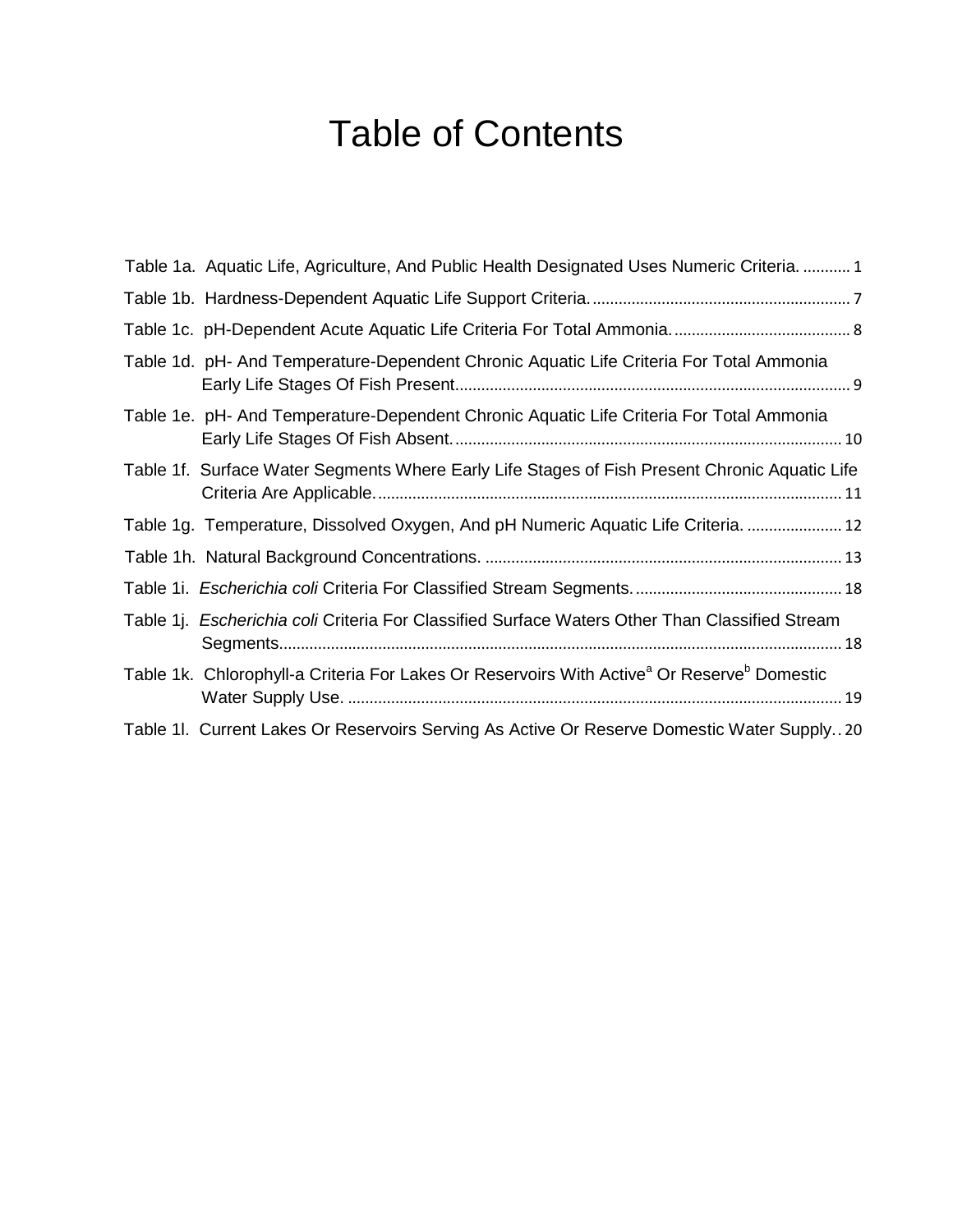<span id="page-2-0"></span>

|                                                                          |                      | Use Category            |                     |                  |                    |                                   |                               |  |
|--------------------------------------------------------------------------|----------------------|-------------------------|---------------------|------------------|--------------------|-----------------------------------|-------------------------------|--|
|                                                                          |                      |                         | <b>AQUATIC LIFE</b> |                  | <b>AGRICULTURE</b> | PUBLIC HEALTH                     |                               |  |
|                                                                          |                      |                         |                     |                  |                    |                                   | <b>DOMESTIC</b>               |  |
| <b>PARAMETER</b>                                                         | CAS<br><b>NUMBER</b> | <b>ACUTE</b>            | <b>CHRONIC</b>      | <b>LIVESTOCK</b> | <b>IRRIGATION</b>  | <b>FOOD</b><br><b>PROCUREMENT</b> | <b>WATER</b><br><b>SUPPLY</b> |  |
|                                                                          |                      |                         |                     |                  |                    |                                   |                               |  |
| <b>RADIONUCLIDES (pCi/L)</b>                                             |                      |                         |                     |                  |                    |                                   |                               |  |
| beta / photon emitters                                                   | a                    | a                       | a                   | a                | a                  | a                                 | 50                            |  |
| gross alpha particles including radium-<br>226, but not radon or uranium | a                    | a                       | a                   | a                | а                  | a                                 | 15                            |  |
| radium 226 and 228 combined                                              | a                    | a                       | a                   | a                | a                  | a                                 | 5                             |  |
| strontium 90                                                             | a                    | a                       | a                   | a                | a                  | a                                 | 8                             |  |
| tritium                                                                  | a                    | a                       | a                   | a                | a                  | a                                 | 20,000                        |  |
| METALS (µg/L)                                                            |                      |                         |                     |                  |                    |                                   |                               |  |
| antimony, total                                                          | 7440360              | 88                      | 30                  | a                | a                  | 640                               | 6                             |  |
| arsenic, total                                                           | 7440382              | 340                     | 150                 | 200              | 100                | 20.5                              | 10                            |  |
| arsenic (III)                                                            | a                    | 360                     | 50                  | a                | a                  | 0.14                              | 0.018                         |  |
| arsenic (V)                                                              | a                    | 850                     | 48                  | a                | a                  | a                                 | a                             |  |
| barium, total                                                            | 7440393              | a                       | a                   | a                | a                  | a                                 | 2,000                         |  |
| beryllium, total                                                         | 7440417              | a                       | a                   | a                | a                  | a                                 | 4                             |  |
| boron, total                                                             | 7440428              | a                       | a                   | 5,000            | 750                | a                                 | a                             |  |
| cadmium, total                                                           | 7440439              | table 1b                | table 1b            | 20               | 10                 | 170                               | 5                             |  |
| chromium, total                                                          | 7440473              | a                       | 40                  | 1,000            | 100                | a                                 | 100                           |  |
| chromium (III)                                                           | 16065831             | table 1b                | table 1b            | a                | a                  | 3,433,000                         | 50                            |  |
| chromium (VI)                                                            | 18540299             | 16                      | 11                  | a                | a                  | 3,400                             | 50                            |  |
| copper, total                                                            | 7440508              | <b>BLM</b> <sup>d</sup> | BLM <sup>d</sup>    | 500              | 200                | a                                 | 1,000                         |  |
| lead, total                                                              | 7439921              | table 1b                | table 1b            | 100              | 5,000              | a                                 | 15                            |  |
| mercury, total                                                           | 7439976              | 1.4                     | 0.77                | 10               | а                  | 0.146                             | 2                             |  |
| nickel, total                                                            | 7440020              | table 1b                | table 1b            | 500              | 200                | 4,600                             | 610                           |  |
| selenium, total                                                          | 7782492              | 20                      | 5                   | 50               | 20                 | 4,200                             | 50                            |  |
| selenium (V)                                                             | a                    | 11.2                    | a                   | a                | a                  | a                                 | a                             |  |
| silver, total                                                            | 7440224              | table 1b                | a                   | a                | a                  | a                                 | 100                           |  |
| thallium, total                                                          | 7440280              | 1,400                   | 40                  | a                | a                  | 6.3 <sup>b</sup>                  | 2                             |  |
| zinc, total                                                              | 7440666              | table 1b                | table 1b            | 25,000           | 2,000              | 26,000                            | 5,000                         |  |
| <b>OTHER INORGANIC SUBSTANCES (µg/L)</b>                                 |                      |                         |                     |                  |                    |                                   |                               |  |
| ammonia                                                                  | 7664417              | table 1c                | table 1c            | a                | a                  | a                                 | a                             |  |
| asbestos (fibers>10um) (million-fibers/L)                                | 12001295             | $\mathsf{a}$            | a                   | a                | a                  | a                                 | $\overline{7}$                |  |
| chloride                                                                 | 16887006             | 860,000                 | c                   | a                | $\mathsf{a}$       | a                                 | 250,000                       |  |
| chlorine, total residual                                                 | 7782505              | 19                      | 11                  | a                | $\mathsf{a}$       | $\mathsf{a}$                      | $\mathsf{a}$                  |  |
| cyanide (free)                                                           | 57125                | 22                      | 5.2                 | a                | $\mathsf{a}$       | 220,000                           | 200                           |  |
| fluoride                                                                 | 16984488             | a                       | a                   | 2,000            | 1,000              | a                                 | 2,000                         |  |
| nitrate (as N)                                                           | 14797558             | a                       | a                   | a                | a                  | a                                 | 10,000                        |  |
| $nitrite + nitrate (as N)$                                               | a                    | a                       | a                   | 100,000          | a                  | a                                 | 10,000                        |  |
| sulfate                                                                  | 14808798             | a                       | a                   | 1,000,000        | a                  | a                                 | 250,000                       |  |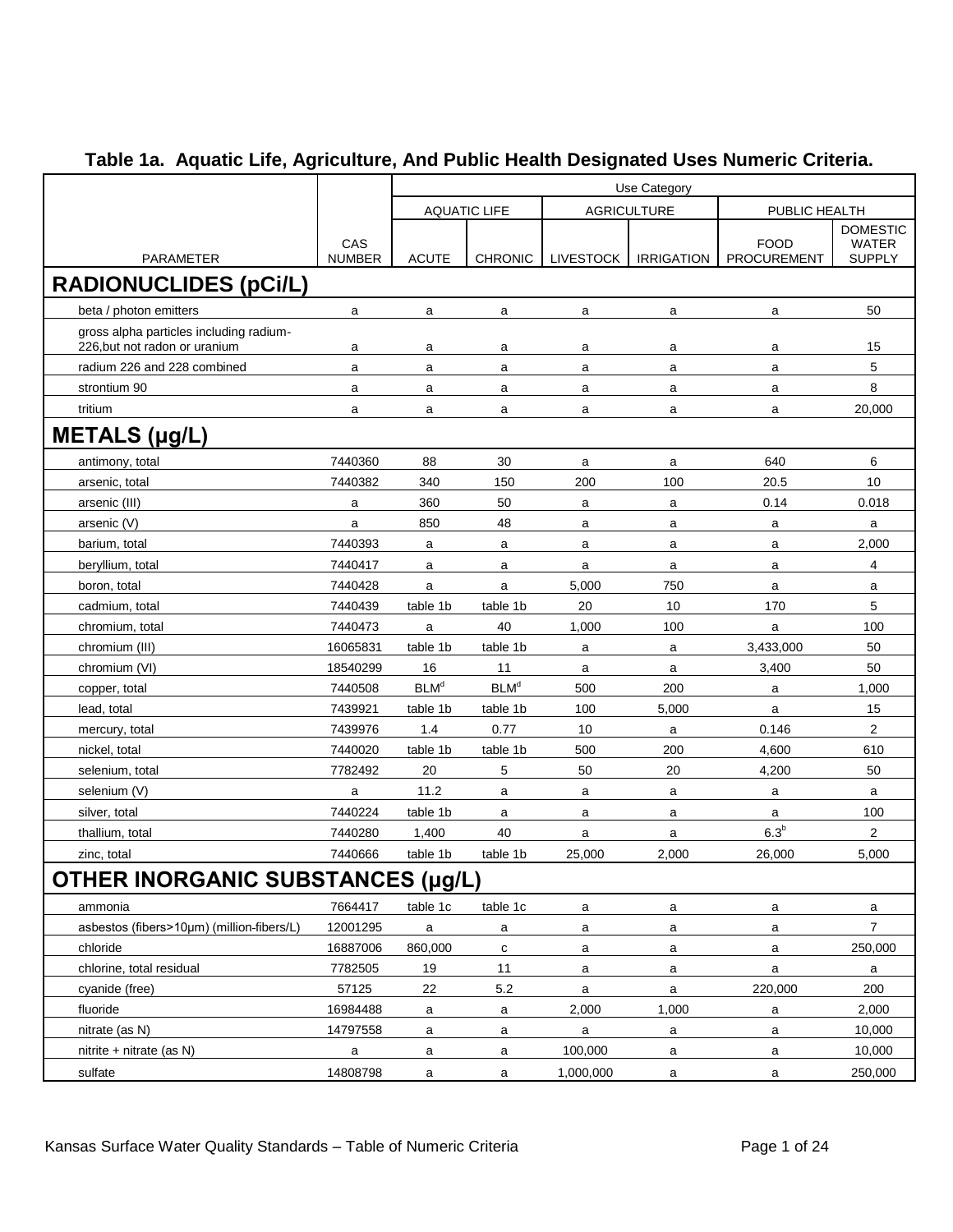| Table 1a. Aquatic Life, Agriculture, And Public Health Designated Uses Numeric Criteria. |  |  |  |  |
|------------------------------------------------------------------------------------------|--|--|--|--|
|                                                                                          |  |  |  |  |

|                                                      |                      | Use Category |                     |                  |                    |                                   |                               |  |
|------------------------------------------------------|----------------------|--------------|---------------------|------------------|--------------------|-----------------------------------|-------------------------------|--|
|                                                      |                      |              | <b>AQUATIC LIFE</b> |                  | <b>AGRICULTURE</b> | PUBLIC HEALTH                     |                               |  |
|                                                      |                      |              |                     |                  |                    |                                   | <b>DOMESTIC</b>               |  |
| <b>PARAMETER</b>                                     | CAS<br><b>NUMBER</b> | <b>ACUTE</b> | <b>CHRONIC</b>      | <b>LIVESTOCK</b> | <b>IRRIGATION</b>  | <b>FOOD</b><br><b>PROCUREMENT</b> | <b>WATER</b><br><b>SUPPLY</b> |  |
| <b>ORGANIC SUBSTANCES (µg/L) (EXCEPT PESTICIDES)</b> |                      |              |                     |                  |                    |                                   |                               |  |
| A. Halogenated Ethers                                |                      |              |                     |                  |                    |                                   |                               |  |
| chloroalkyl ethers, total                            | a                    | 238,000      | a                   | a                | a                  | a                                 | a                             |  |
| bis(2-chloroethyl) ether                             | 111444               | 238,000      | a                   | a                | a                  | 0.53                              | 0.03                          |  |
| 2-chloroethyl vinyl ether                            | 110758               | 360          | 120                 | a                | a                  | a                                 | a                             |  |
| bis(2-chloroisopropyl) ether                         | 108601               | 238,000      | a                   | a                | a                  | 65,000                            | 1400                          |  |
| bis(chloromethyl) ether                              | 542881               | 238,000      | a                   | a                | a                  | 0.00029                           | 0.0001                        |  |
| chloromethyl methyl ether                            | 107302               | 238,000      | a                   | a                | a                  | 0.00184                           | a                             |  |
| 4,4-dibromodiphenyl ether                            | 2050477              | 360          | 120                 | a                | a                  | a                                 | a                             |  |
| halogenated ethers, total                            | a                    | 360          | 122                 | a                | a                  | a                                 | a                             |  |
| hexabromodiphenyl ether                              | 36483600             | 360          | 120                 | a                | a                  | a                                 | a                             |  |
| nonabromodiphenyl ether                              | 63936561             | 360          | 120                 | a                | a                  | a                                 | a                             |  |
| pentabromodiphenyl ether                             | 32534819             | 360          | 120                 | a                | a                  | a                                 | a                             |  |
| tetrabromodiphenyl ether                             | 40088479             | 360          | 120                 | a                | a                  | a                                 | a                             |  |
| tribromodiphenyl ether                               | 49690940             | 360          | 120                 | a                | a                  | a                                 | a                             |  |
| <b>B. Halogenated Aliphatic Hydrocarbons</b>         |                      |              |                     |                  |                    |                                   |                               |  |
| <b>Chlorinated ethanes</b>                           |                      |              |                     |                  |                    |                                   |                               |  |
| 1,2-dichloroethane                                   | 107062               | 18,000       | 2,000               | a                | a                  | 99 <sup>b</sup>                   | $0.38^{b}$                    |  |
| hexachloroethane                                     | 67721                | 980          | 540                 | a                | a                  | 3.3                               | 1.9 <sup>b</sup>              |  |
| pentachloroethane                                    | 76017                | 7,240        | 1,100               | a                | a                  | a                                 | a                             |  |
| 1,1,1,2-tetrachloroethane                            | 630206               | 9,320        | a                   | a                | a                  | a                                 | a                             |  |
| 1,1,2,2-tetrachloroethane                            | 79345                | 9,320        | 2,400               | a                | a                  | 4                                 | 0.17                          |  |
| tetrachloroethanes, total                            | a                    | 9,320        | a                   | a                | a                  | a                                 | a                             |  |
| 1.1.1-trichloroethane                                | 71556                | 18,000       | a                   | a                | a                  | 173,077                           | 200                           |  |
| 1,1,2-trichloroethane                                | 79005                | 18,000       | 9,400               | a                | a                  | 16                                | 0.6 <sup>b</sup>              |  |
| <b>Chlorinated ethenes</b>                           |                      |              |                     |                  |                    |                                   |                               |  |
| chlorinated ethylenes, total                         | a                    | 11,600       | a                   | a                | a                  | a                                 | a                             |  |
| chloroethylene (vinyl chloride)                      | 75014                | a            | a                   | a                | a                  | 2.4                               | $\overline{2}$                |  |
| 1,1-dichloroethylene                                 | 75354                | 11,600       | a                   | a                | a                  | 7,100                             | $\overline{7}$                |  |
| cis-1,2-dichloroethylene                             | 156592               | 11,600       | a                   | a                | a                  | a                                 | 70                            |  |
| trans-1,2-dichloroethylene                           | 156605               | 11,600       | a                   | a                | a                  | 10,000                            | 100                           |  |
| tetrachloroethylene (PCE)                            | 127184               | 5,280        | 840                 | a                | a                  | 3.3                               | 0.8 <sup>b</sup>              |  |
| trichloroethylene (TCE)                              | 79016                | 45,000       | 21,900              | a                | a                  | 30                                | 2.7 <sup>b</sup>              |  |
| <b>Chlorinated propanes/propenes</b>                 |                      |              |                     |                  |                    |                                   |                               |  |
| 1,2-dichloropropane                                  | 78875                | 23,000       | 5,700               | 9                | a                  | 15                                | 5                             |  |
| 1,3-dichloropropene                                  | 542756               | 6,060        | 244                 | a                | a                  | 14.1                              | 10 <sup>b</sup>               |  |
| <b>Halogenated methanes</b>                          |                      |              |                     |                  |                    |                                   |                               |  |
| bromochloromethane                                   | 74975                | 11,000       | a                   | a                | a                  | 15.7                              | a                             |  |
| bromodichloromethane<br>(dichlorobromomethane)       | 75274                | 11,000       | a                   | a                | a                  | 17                                | 0.55                          |  |
| bromotrichloromethane                                | 75627                | 11,000       | a                   | a                | a                  | 15.7                              | a                             |  |
| bis(2-chloroethoxy)methane                           | 111911               | 11,000       | a                   | a                | a                  | 15.7                              | a                             |  |

Kansas Surface Water Quality Standards – Table of Numeric Criteria **Page 2 of 24** Page 2 of 24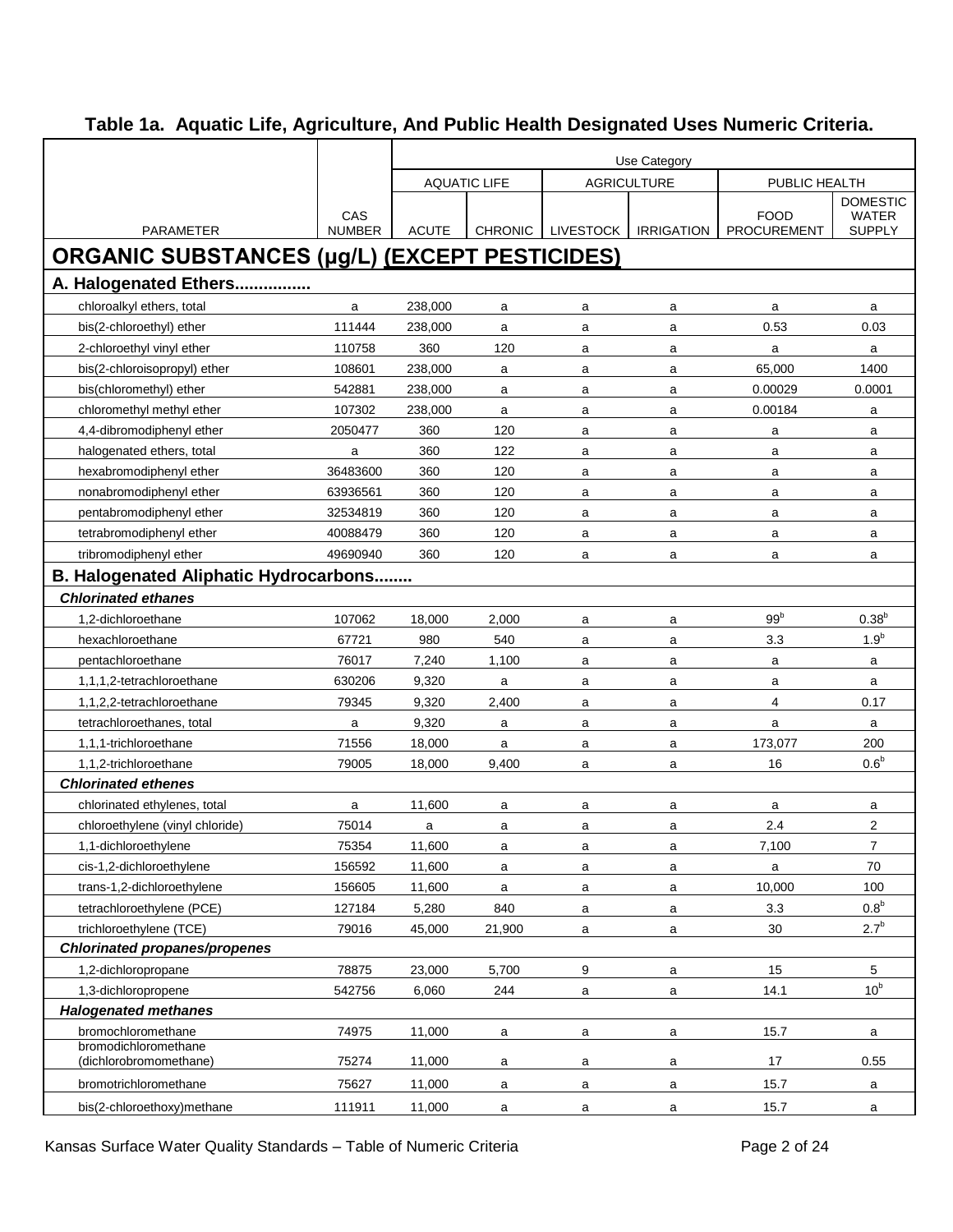|                                                                   |                      | Use Category   |                     |           |                    |                                   |                               |  |  |  |  |
|-------------------------------------------------------------------|----------------------|----------------|---------------------|-----------|--------------------|-----------------------------------|-------------------------------|--|--|--|--|
|                                                                   |                      |                | <b>AQUATIC LIFE</b> |           | <b>AGRICULTURE</b> | PUBLIC HEALTH                     |                               |  |  |  |  |
|                                                                   |                      |                |                     |           |                    |                                   | <b>DOMESTIC</b>               |  |  |  |  |
| <b>PARAMETER</b>                                                  | CAS<br><b>NUMBER</b> | <b>ACUTE</b>   | <b>CHRONIC</b>      | LIVESTOCK | <b>IRRIGATION</b>  | <b>FOOD</b><br><b>PROCUREMENT</b> | <b>WATER</b><br><b>SUPPLY</b> |  |  |  |  |
| dibromochloromethane                                              |                      |                |                     |           |                    |                                   |                               |  |  |  |  |
| (chlorodibromomethane)                                            | 124481               | 11,000         | a                   | a         | a                  | 13                                | 0.4                           |  |  |  |  |
| dibromodichloromethane                                            | 594183               | 11,000         | a                   | a         | a                  | 15.7                              | a                             |  |  |  |  |
| dichlorodifluoromethane                                           | 75718                | 11,000         | a                   | a         | a                  | 15.7                              | a                             |  |  |  |  |
| dichloromethane (methylene chloride)                              | 75092                | 11,000         | a                   | a         | a                  | 590                               | 5                             |  |  |  |  |
| halogenated methanes, total                                       | a                    | 11,000         | a                   | a         | a                  | 15.7                              | 100                           |  |  |  |  |
| tetrachloromethane (carbon tetrachloride)                         | 56235                | 35,200         | a                   | a         | a                  | $4.4^b$                           | $0.25^{b}$                    |  |  |  |  |
| tribromochloromethane                                             | 594150               | 11,000         | a                   | a         | a                  | 15.7                              | a                             |  |  |  |  |
| tribromomethane (bromoform)                                       | 75252                | 11,000         | a                   | a         | a                  | 140                               | 4.3                           |  |  |  |  |
| trichlorofluoromethane                                            | 75694                | 11,000         | a                   | a         | a                  | 15.7                              | a                             |  |  |  |  |
| trichloromethane (chloroform)                                     | 67663                | 28,900         | 1,240               | a         | a                  | 470                               | 5.7                           |  |  |  |  |
| Other halogenated aliphatic hydrocarbons                          |                      |                |                     |           |                    |                                   |                               |  |  |  |  |
| hexachlorobutadiene                                               | 87683                | 90             | 9.3                 | a         | a                  | 18                                | 0.44                          |  |  |  |  |
| hexachlorocyclopentadiene                                         | 77474                | $\overline{7}$ | 5.2                 | a         | a                  | 1,100                             | 50                            |  |  |  |  |
| C. Monocyclic Aromatic Hydrocarbons except Phenols and Phthalates |                      |                |                     |           |                    |                                   |                               |  |  |  |  |
| <b>Benzenes</b>                                                   |                      |                |                     |           |                    |                                   |                               |  |  |  |  |
| aminobenzene (aniline)                                            | 62533                | 14             | 6.7                 | a         | a                  | a                                 | a                             |  |  |  |  |
| benzene                                                           | 71432                | 5,300          | a                   | a         | a                  | 51                                | $1.2^b$                       |  |  |  |  |
| ethylbenzene                                                      | 100414               | 32,000         | a                   | a         | a                  | 2,100                             | 700                           |  |  |  |  |
| nitrobenzene                                                      | 98953                | 27,000         | a                   | a         | a                  | 690                               | 17                            |  |  |  |  |
| vinylbenzene (styrene)                                            | 100425               | a              | a                   | a         | a                  | a                                 | 100                           |  |  |  |  |
| <b>Chlorinated benzenes</b>                                       |                      |                |                     |           |                    |                                   |                               |  |  |  |  |
| chlorobenzene                                                     | 108907               | 250            | 50                  |           |                    | 1,600                             | 100                           |  |  |  |  |
| dichlorobenzenes, total                                           | 25321226             | 1,120          | 763                 | a         | a                  | 2,600                             |                               |  |  |  |  |
| 1,2-dichlorobenzene (o-dichlorobenzene)                           | 95501                |                | 763                 | a         | a                  | 1,300                             | a<br>600                      |  |  |  |  |
|                                                                   |                      | 1,120          |                     | a         | a                  |                                   |                               |  |  |  |  |
| 1,3-dichlorobenzene (m-dichlorobenzene)                           | 541731               | 1,120          | 763                 | a         | a                  | 960                               | 400 <sup>b</sup>              |  |  |  |  |
| 1,4-dichlorobenzene (p-dichlorobenzene)                           | 106467               | a              | a                   | a         | a                  | 190                               | 75                            |  |  |  |  |
| hexachlorobenzene                                                 | 118741               | 6              | 3.7                 | a         | a                  | 0.00029                           | $0.00075^b$                   |  |  |  |  |
| other chlorinated benzenes, total                                 | a                    | 250            | 50                  | a         | a                  | a                                 | a                             |  |  |  |  |
| pentachlorobenzene                                                | 608935               | 250            | 50                  | a         | a                  | 1.5                               | $1.4$                         |  |  |  |  |
| 1,2,4,5-tetrachlorobenzene                                        | 95943                | 250            | 50                  | a         | a                  | 1.1                               | 0.97                          |  |  |  |  |
| 1,2,4-trichlorobenzene                                            | 120821               | 250            | a                   | a         | a                  | 70                                | 70                            |  |  |  |  |
| <b>Toluenes and xylenes</b>                                       |                      |                |                     |           |                    |                                   |                               |  |  |  |  |
| 2,4-dinitrotoluene                                                | 121142               | 330            | 230                 | a         | a                  | 3.4                               | 0.11                          |  |  |  |  |
| dinitrotoluenes, total                                            | 25321146             | 330            | 230                 | a         | a                  | 9.1                               | $\mathsf{a}$                  |  |  |  |  |
| toluene                                                           | 108883               | 17,500         | a                   | a         | a                  | 15,000                            | 1,000                         |  |  |  |  |
| xylenes, total                                                    | 1330207              | a              | a                   | a         | a                  | a                                 | 10,000                        |  |  |  |  |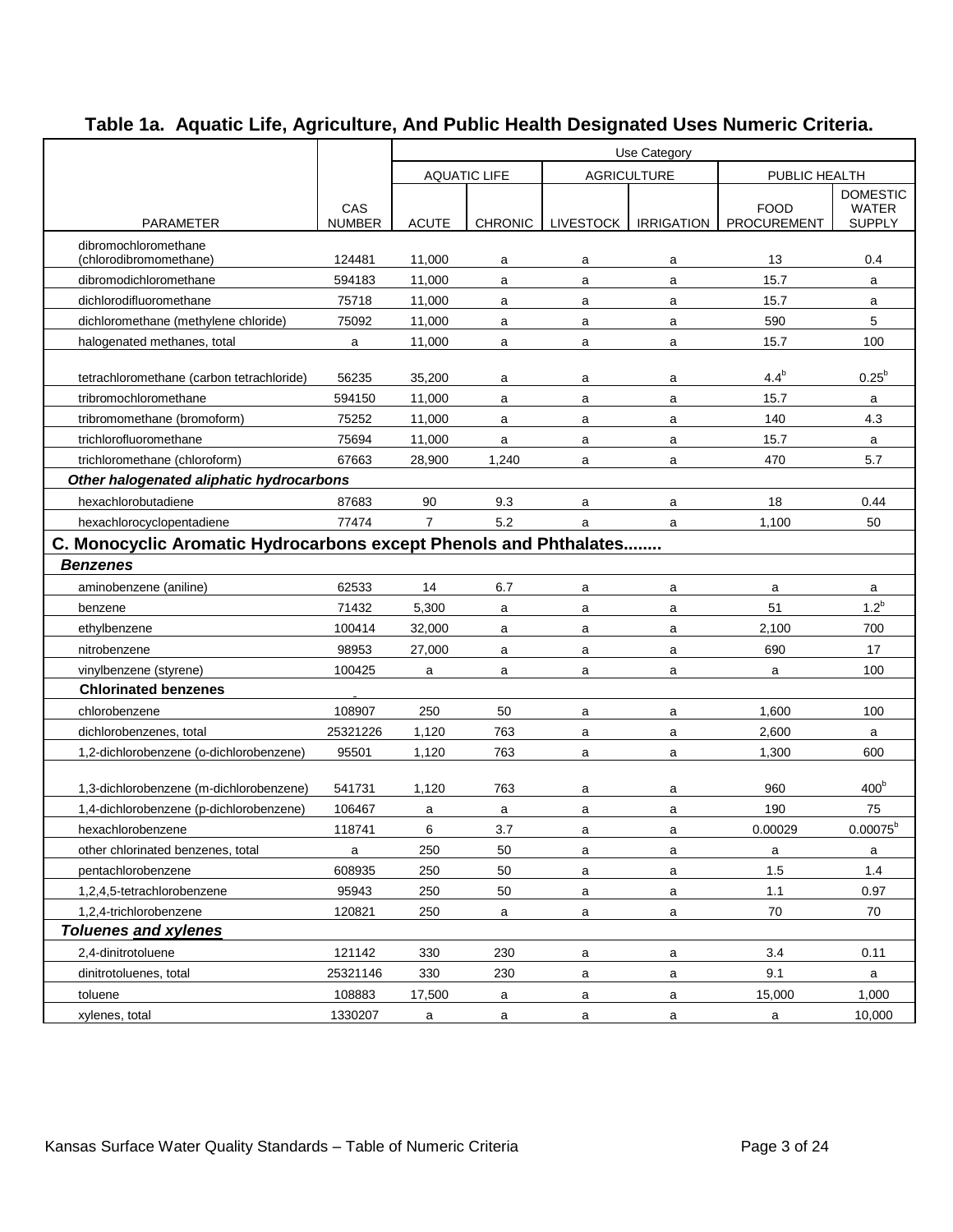|                                                   |                      | Use Category        |                |                  |                    |                            |                        |
|---------------------------------------------------|----------------------|---------------------|----------------|------------------|--------------------|----------------------------|------------------------|
|                                                   |                      | <b>AQUATIC LIFE</b> |                |                  | <b>AGRICULTURE</b> | PUBLIC HEALTH              |                        |
|                                                   |                      |                     |                |                  |                    |                            | <b>DOMESTIC</b>        |
| <b>PARAMETER</b>                                  | CAS<br><b>NUMBER</b> | <b>ACUTE</b>        | <b>CHRONIC</b> | <b>LIVESTOCK</b> | <b>IRRIGATION</b>  | <b>FOOD</b><br>PROCUREMENT | WATER<br><b>SUPPLY</b> |
| D. Nitrogen Compounds Except Monocyclic Aromatics |                      |                     |                |                  |                    |                            |                        |
| acrylonitrile                                     | 107131               | 7,550               | 2,600          |                  | a                  | 0.25                       | $0.059^{b}$            |
| benzideine                                        | 92875                | 2,500               | a              | a                | a                  | 0.0002                     | $0.00012^{b}$          |
| 3.3-dichlorobenzidine                             | 91941                | $\mathsf{a}$        | a              | a<br>a           | a                  | 0.028                      | 0.04 <sup>b</sup>      |
| 1,2-diphenylhydrazine                             | 122667               | 270                 | a              | a                | a                  | 0.2                        | 0.04 <sup>b</sup>      |
| nitrosamines, total                               | a                    | 5,850               | a              | a                | a                  | 1.24                       | 0.0008                 |
| N-nitrosodibutylamine                             | 924163               | 5,850               | a              | a                | a                  | 0.22                       | 0.0063                 |
| N-nitrosodiethanolamine                           | 1116547              | 5,850               | a              | a                | a                  | 1.24                       | a                      |
| N-nitrosodiethylamine                             | 55185                | 5,850               | a              | a                | a                  | 1.24                       | 0.0008                 |
| N-nitrosodimethylamine                            | 62759                | 5,850               | a              | a                | a                  | 3                          | 0.00069                |
| N-nitrosodiphenylamine                            | 86306                | 5,850               | a              | a                | a                  | 6                          | $5^{\rm b}$            |
| N-nitrosodi-n-propylamine                         | 621647               | $\mathsf{a}$        | a              | a                | a                  | 0.51                       | 0.005                  |
| N-nitrosopyrrolidine                              | 930552               | 5.850               | a              | a                | a                  | 34                         | 0.016                  |
| E. Phenolic Compounds                             |                      |                     |                |                  |                    |                            |                        |
| 2,4-dimethyl phenol                               | 105679               | 1,300               | 530            | a                | a                  | 850                        | 380                    |
| 2,4-dinitrophenol                                 | 51285                | $\mathsf{a}$        | a              | a                | a                  | 5,300                      | 69                     |
| nitrophenols, total                               | a                    | 230                 | 150            | a                | a                  | a                          | a                      |
| phenol                                            | 108952               | 10,200              | 2,560          | a                | a                  | 860,000                    | 10,000                 |
| <b>Chlorinated phenols</b>                        |                      |                     |                |                  |                    |                            |                        |
| 2-chlorophenol                                    | 95578                | 4,380               | 2,000          | a                | a                  | 150                        | 81                     |
| 3-chlorophenol                                    | 108430               | a                   | a              | a                | a                  | 29,000                     | a                      |
| 2,4-dichlorophenol                                | 120832               | 2,020               | 365            | a                | a                  | 790 <sup>b</sup>           | 93 <sup>b</sup>        |
| 3-methyl-4-chlorophenol                           | 59507                | 30                  | a              | a                | a                  | a                          | a                      |
| 2,4,5-trichlorophenol                             | 95954                | 100                 | 63             | a                | a                  | 3,600                      | 1,800                  |
| 2,4,6-trichlorophenol                             | 88062                | a                   | 970            | a                | a                  | 2.4                        | 2.1 <sup>b</sup>       |
| F. Phthalate Esters                               |                      |                     |                |                  |                    |                            |                        |
| butylbenzyl phthalate                             | 85687                | $\mathsf{a}$        | a              | a                | a                  | 1,900                      | 1,500                  |
| dibutyl phthalate (di-n-butyl phthalate)          | 84742                | 940                 | 3              | a                | a                  | 4,500                      | 2,000                  |
| diethyl phthalate                                 | 84662                | a                   | а              | a                | a                  | 44,000                     | 17,000                 |
| dimethyl phthalate                                | 131113               | 940                 | 3              | a                | a                  | 1,100,000                  | 270,000                |
| bis(2-ethylhexyl) phthalate (DEHP)                | 117817               | 400                 | 360            | a                | a                  | 5.9 <sup>b</sup>           | $1.8^{\rm b}$          |
| phthalates, total                                 | a                    | 940                 | 3              | a                | a                  | a                          | a                      |
| G. Polynuclear Aromatic Hydrocarbons (PAHs)       |                      |                     |                |                  |                    |                            |                        |
| acenaphthene                                      | 83329                | 1,700               | 520            | a                | a                  | 990                        | 670                    |
| acenaphthylene                                    | 208968               | a                   | a              | a                | a                  | 0.0311                     | a                      |
| anthracene                                        | 120127               | a                   | a              | a                | a                  | 40,000                     | $9,600^{\circ}$        |
| benzo(a)anthracene                                | 56553                | a                   | a              | a                | a                  | 0.018                      | 0.0038                 |
| benzo(a)pyrene                                    | 50328                | a                   | а              | a                | a                  | 0.018                      | $0.0028^{b}$           |
| benzo(b)fluoranthene                              | 205992               | a                   | a              | a                | a                  | 0.018                      | 0.0038                 |
| benzo(g,h,i)perylene                              | 191242               | a                   | a              | a                | a                  | 0.0311                     | a                      |
| benzo(k)fluoranthene                              | 207089               | a                   | a              | a                | a                  | 0.018                      | 0.0038                 |
| 2-chloronaphthalene                               | 91587                | a                   | a              | a                | a                  | 1,600                      | 1,000                  |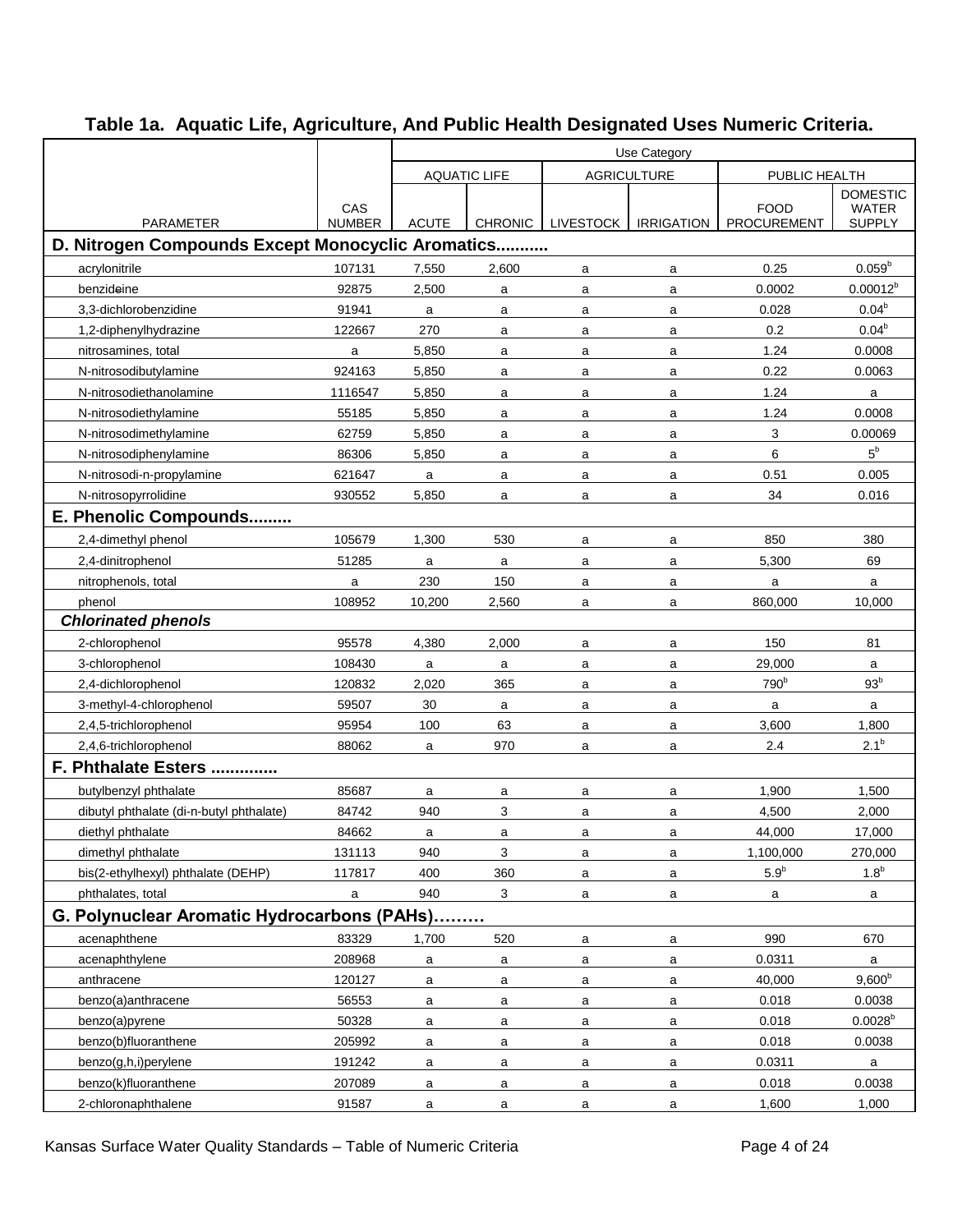|                                          |                      | Use Category |                     |                  |                    |                            |                               |
|------------------------------------------|----------------------|--------------|---------------------|------------------|--------------------|----------------------------|-------------------------------|
|                                          |                      |              | <b>AQUATIC LIFE</b> |                  | <b>AGRICULTURE</b> | PUBLIC HEALTH              |                               |
|                                          |                      |              |                     |                  |                    |                            | <b>DOMESTIC</b>               |
| <b>PARAMETER</b>                         | CAS<br><b>NUMBER</b> | <b>ACUTE</b> | CHRONIC             | <b>LIVESTOCK</b> | <b>IRRIGATION</b>  | <b>FOOD</b><br>PROCUREMENT | <b>WATER</b><br><b>SUPPLY</b> |
| chrysene                                 | 218019               | a            | a                   | a                | a                  | 0.018                      | 0.0038                        |
| dibenzo(a,h)anthracene                   | 53703                | a            | a                   | a                | a                  | 0.018                      | 0.0038                        |
| fluoranthene                             | 206440               | 3,980        | a                   | a                | a                  | 370 <sup>b</sup>           | 300 <sup>b</sup>              |
| fluorene                                 | 86737                | a            | a                   | a                | a                  | 5,300                      | $1,300^{b}$                   |
| indeno(1,2,3-cd)pyrene                   | 193395               | a            | a                   | a                | a                  | 0.018                      | 0.0038                        |
| naphthalene                              | 91203                | 2,300        | 620                 | a                | a                  | a                          | a                             |
| phenanthrene                             | 85018                | 30           | 6.3                 | a                | a                  | 0.0311                     | $\mathsf{a}$                  |
| pyrene                                   | 129000               | a            | a                   | a                | a                  | 4,000                      | 960 <sup>b</sup>              |
| Polynuclear Aromatic Hydrocarbons, total |                      |              |                     |                  |                    |                            |                               |
| (PAHs)                                   | a                    | a            | a                   | a                | a                  | 0.0311                     | 0.2                           |
| H. Other Organics (Except Pesticides)    |                      |              |                     |                  |                    |                            |                               |
| di(2-ethylhexyl) adipate                 | 103231               | a            | a                   | a                | a                  | a                          | 400                           |
| isophorone                               | 78591                | 117,000      | a                   | a                | a                  | 960                        | 35                            |
| polychlorinated biphenyls, total (PCBs)  | a                    | 2            | 0.014               | a                | a                  | 0.000064                   | $0.00017^{b}$                 |
| 2,3,7,8-TCDD (dioxin)                    | 1746016              | 0.01         | 0.00001             | a                | a                  | 5.00E-09                   | $1.3E-8^{b}$                  |
| PESTICIDES (µg/L)                        |                      |              |                     |                  |                    |                            |                               |
| acrolein                                 | 107028               | 68           | 21                  | a                | a                  | 290                        | 190                           |
| acrylamide                               | 79061                | a            | a                   | a                | a                  | a                          | 0.01                          |
| alachlor (Lasso)                         | 15972608             | 760          | 76                  | 100              | a                  | a                          | $\overline{c}$                |
| aldicarb                                 | 116063               | a            | a                   | a                | a                  | a                          | 3                             |
| aldicarb sulfone                         | 1646884              | a            | a                   | a                | a                  | a                          | 2                             |
| aldicarb sulfoxide                       | 1646873              | a            | a                   | a                | a                  | a                          | 3                             |
| aldrin                                   | 309002               | 3            | 0.001               | $\mathbf{1}$     | a                  | 0.00005                    | $0.00013^{b}$                 |
| atrazine (Aatrex)                        | 1912249              | 170          | 3                   | a                | a                  | a                          | 3                             |
| bromomethane (methyl bromide)            | 74839                | 11,000       | a                   | a                | a                  | 1,500                      | 47                            |
| bromoxynil (MCPA)                        | 1689845              | a            | $\mathsf{a}$        | 20               | a                  | a                          | a                             |
| carbaryl (Sevin)                         | 63252                | a            | 0.02                | 100              | a                  | a                          | a                             |
| carbofuran (Furadan)                     | 1563662              | a            | a                   | 100              | a                  | a                          | 40                            |
| chlordane                                | 57749                | 2.4          | 0.0043              | 3                | a                  | 0.00081                    | $0.00057^{b}$                 |
| chlorpyrifos                             | 2921882              | 0.083        | 0.041               | 100              | a                  | a                          | a                             |
| $2,4-D$                                  | 94757                | a            | a                   | a                | $\mathsf{a}$       | a                          | 70                            |
| dacthal (DCPA)                           | 1861321              | a            | 14,300              | a                | $\mathsf{a}$       | a                          | a                             |
| dalapon                                  | 75990                | a            | 110                 | a                | a                  | a                          | 200                           |
| $4,4-DDD$ (p,p=-DDD)                     | 72548                | a            | a                   | a                | a                  | 0.00031                    | 0.00031                       |
| $4,4$ -DDE (p,p=-DDE)                    | 72559                | 1,050        | $\mathsf a$         | a                | a                  | 0.00022                    | 0.00022                       |
| DDT, total                               | 50293                | 1.1          | 0.001               | 50               | a                  | 0.00022                    | 0.00022                       |
| diazinon (spectracide)                   | 333415               | 0.17         | 0.17                | 100              | a                  | a                          | a                             |
| dibromochloropropane (DBCP)              | 96128                | a            | a                   | a                | a                  | 15.7                       | 0.2                           |
| 1,2-dibromethane                         | 106934               | a            | a                   | a                | a                  | $\mathsf{a}$               | 0.05                          |
| dieldrin                                 | 60571                | 0.24         | 0.056               | $\mathbf{1}$     | a                  | 0.000054                   | $0.00014^{b}$                 |
| 4,6-dinitro-o-cresol                     | 534521               | a            | a                   | a                | a                  | 280                        | 13                            |
| dinoseb (DNBP)                           | 88857                | a            | $\mathsf{a}$        | a                | $\mathsf{a}$       | a                          | $\overline{7}$                |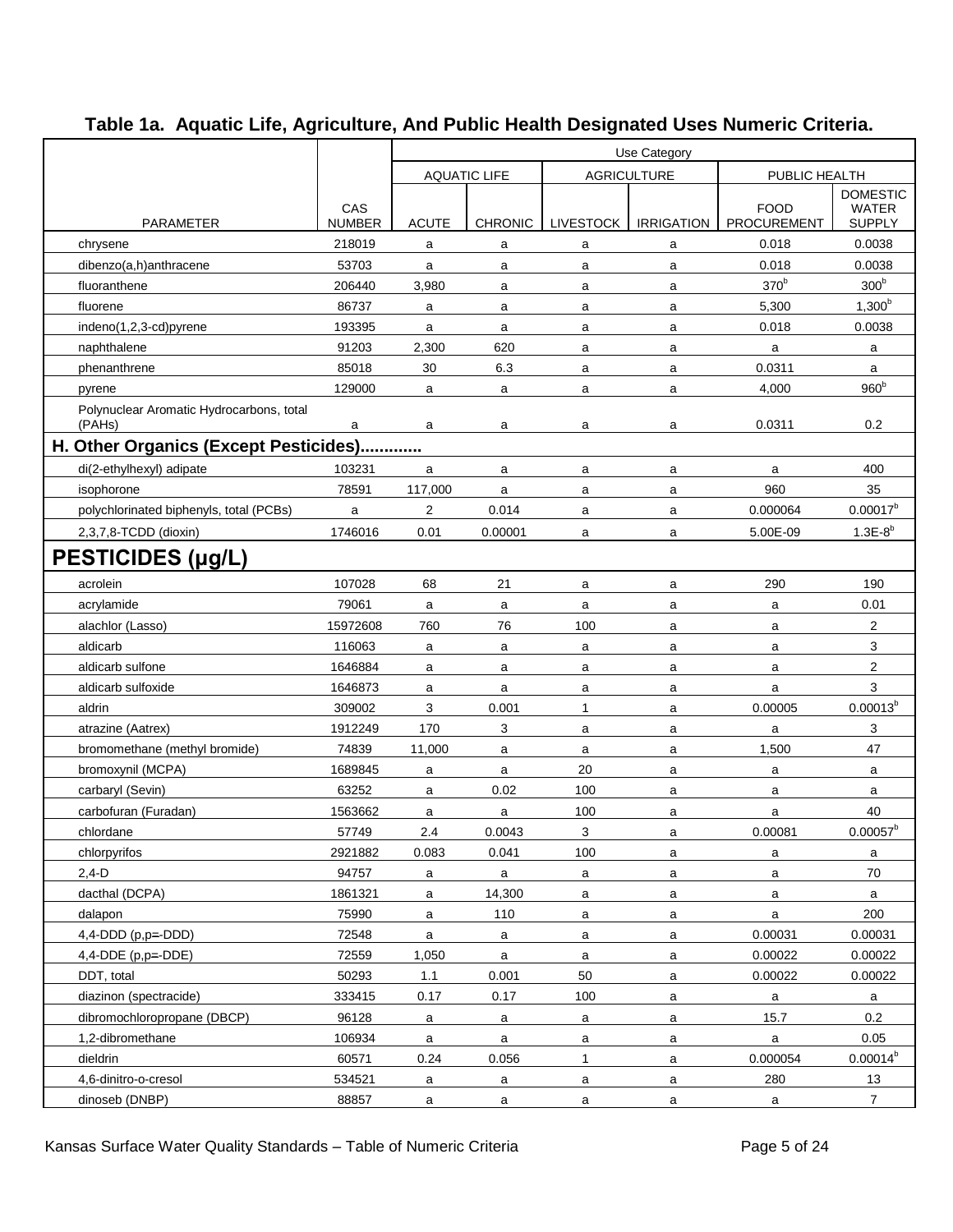|                                    |                      | Use Category |                     |                  |                    |                                   |                        |  |
|------------------------------------|----------------------|--------------|---------------------|------------------|--------------------|-----------------------------------|------------------------|--|
|                                    |                      |              | <b>AQUATIC LIFE</b> |                  | <b>AGRICULTURE</b> | PUBLIC HEALTH                     |                        |  |
|                                    |                      |              |                     |                  |                    |                                   | <b>DOMESTIC</b>        |  |
| <b>PARAMETER</b>                   | CAS<br><b>NUMBER</b> | <b>ACUTE</b> | <b>CHRONIC</b>      | <b>LIVESTOCK</b> | <b>IRRIGATION</b>  | <b>FOOD</b><br><b>PROCUREMENT</b> | WATER<br><b>SUPPLY</b> |  |
| diquat                             | 85007                | a            | a                   | a                | a                  | a                                 | 20                     |  |
| disulfoton (Di-syston)             | 298044               | a            | a                   | 100              | a                  | a                                 | a                      |  |
| endosulfan, total                  | 115297               | 0.22         | 0.056               | a                | a                  | 159                               | a                      |  |
| alpha-endosulfan                   | 959998               | 0.22         | 0.056               | a                | a                  | 89                                | 62                     |  |
| beta-endosulfan                    | 33213659             | 0.22         | 0.056               | a                | a                  | 89                                | 62                     |  |
| endosulfan sulfate                 | 1031078              | a            | a                   | a                | a                  | 89                                | 62                     |  |
| endothall                          | 145733               | a            | a                   | a                | a                  | a                                 | 100                    |  |
| endrin                             | 72208                | 0.086        | 0.036               | 0.5              | a                  | 0.06                              | $\overline{2}$         |  |
| endrin aldehyde                    | 7421934              | a            | a                   | a                | a                  | 0.3                               | $0.76^{b}$             |  |
| epichlorohydrin                    | 106898               | a            | a                   | a                | a                  | a                                 | 4                      |  |
| ethylene dibromide                 | 106934               | a            | a                   | a                | a                  | a                                 | 0.05                   |  |
| fenchlorfos (Ronnel)               | 299843               | a            | a                   | 100              | a                  | a                                 | a                      |  |
| glyphosate (Roundup)               | 1071836              | a            | a                   | a                | a                  | a                                 | 700                    |  |
| guthion                            | 86500                | a            | 0.01                | 100              | a                  | a                                 | a                      |  |
| heptachlor                         | 76448                | 0.52         | 0.0038              | 0.1              | a                  | 0.000079                          | 0.00021 <sup>b</sup>   |  |
| heptachlor epoxide                 | 1024573              | 0.52         | 0.0038              | 0.1              | a                  | $0.00011^{b}$                     | $0.00010^{b}$          |  |
| hexachlorocyclohexane (HCH or BHC) | 61876                | 100          | a                   | a                | a                  | 0.0414                            | 0.0123                 |  |
| alpha-HCH (alpha-BHC)              | 319846               | 100          | a                   | a                | a                  | 0.0049                            | 0.0039 <sup>b</sup>    |  |
| beta-HCH (beta-BHC)                | 319857               | 100          | a                   | a                | a                  | $0.046^{b}$                       | $0.014^{b}$            |  |
| delta-HCH (delta-BHC)              | 319868               | 100          | a                   | a                | a                  | a                                 | a                      |  |
| gamma-HCH (gamma-BHC, lindane)     | 58899                | 0.95         | 0.08                | 5                | a                  | 1.8                               | 0.2                    |  |
| technical-HCH (technical-BHC)      | 608731               | a            | a                   | a                | a                  | 0.0414                            | a                      |  |
| malathion                          | 121755               | a            | 0.1                 | 100              | a                  | a                                 | a                      |  |
| methoxychlor                       | 72435                | a            | 0.03                | 1,000            | a                  | a                                 | 40                     |  |
| methyl parathion                   | 298000               | a            | a                   | 100              | a                  | a                                 | a                      |  |
| metribuzin (Sencor)                | 21087649             | a            | 100                 | a                | a                  | a                                 | a                      |  |
| mirex                              | 2385855              | a            | 0.001               | a                | a                  | 0.000097                          | a                      |  |
| oxamyl (Vydate)                    | 23135220             | a            | 0.001               | a                | a                  | a                                 | 200                    |  |
| parathion                          | 56382                | 0.065        | 0.013               | 100              | a                  | a                                 | a                      |  |
| pentachloronitrobenzene            | 82688                | 250          | 50                  | a                | a                  | a                                 | a                      |  |
| pentachlorophenol (PCP)            | 87865                | table 1b     | table 1b            | a                | a                  | 3                                 | $0.28^{b}$             |  |
| picloram (Tordon)                  | 1918021              | a            | a                   | a                | a                  | a                                 | 500                    |  |
| propachlor (Ramrod)                | 1918167              | a            | 8                   | a                | a                  | a                                 | $\mathsf{a}$           |  |
| simazine (Princep)                 | 122349               | a            | a                   | 10               | $\mathsf{a}$       | $\mathsf{a}$                      | $\overline{4}$         |  |
| $2,4,5 - T$                        | 93765                | a            | a                   | $\overline{c}$   | $\mathsf{a}$       | a                                 | a                      |  |
| tributyltin (TBT)                  | 56359                | 0.46         | 0.072               | a                | a                  | $\mathsf{a}$                      | a                      |  |
| toxaphene                          | 8001352              | 0.73         | 0.0002              | $\,$ 5 $\,$      | a                  | 0.00028                           | $0.00073^{b}$          |  |
| $2,4,5$ -TP (Silvex)               | 93721                | a            | a                   | a                | a                  | $\mathsf{a}$                      | 50                     |  |

a - Not available

b - US EPA has promulgated this criterion for Kansas under the Code of Federal Regulations, Title 40, part 131.36.

c - Criterion under investigation

d - The Biotic Ligand Model (BLM) as in the "Aquatic Life Ambient Freshwater Quality Criteria-Copper 2007 Revision (EPA-822-R-07-001, February 2007)", which is adopted by reference.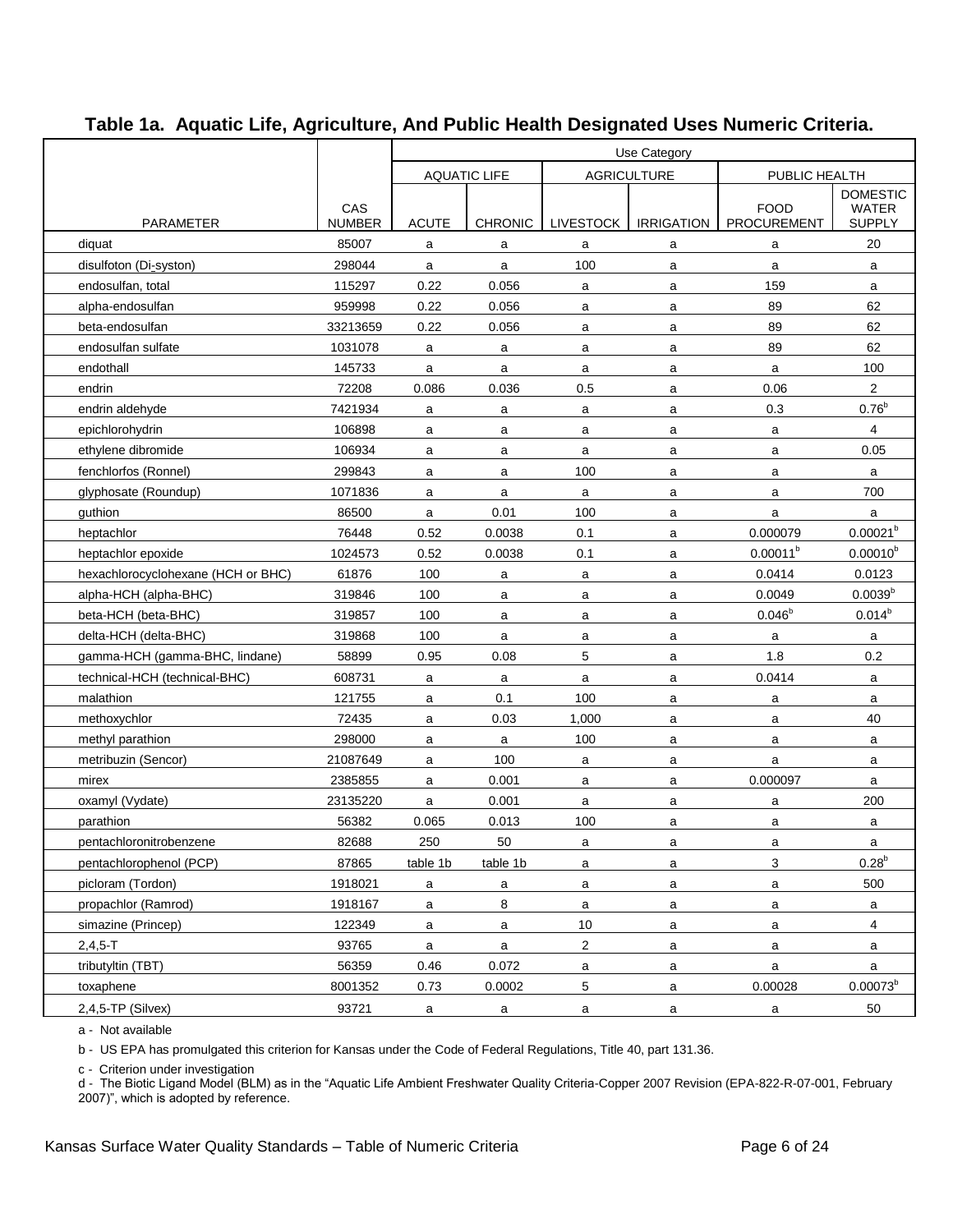#### **Table 1b. Hardness-Dependent Aquatic Life Support Criteria.**

<span id="page-8-0"></span>Formulae for calculation of hardness-dependent aquatic life support criteria for chromium III and total cadmium, total copper, total lead, total nickel, total silver and total zinc and pH-dependent aquatic life support criteria for pentachlorophenol. A WER value of 1.0 is applied in the hardness-dependent equations for total metals unless a site-specific WER has been determined and adopted by the department in accordance with K.A.R. 28-16-28e(a) and K.A.R. 28-16-28f(f). Hardness values in metal formulae are entered in units of mg/L as  $CaCO<sub>3</sub>$ . Pentachlorophenol formulae apply only over the pH range 6.5-8.5.

CADMIUM (ug/L): acute criterion = WER[EXP[(1.0166(LN(hardness)))-3.924]] chronic criterion = WER[EXP[(0.7409(LN(hardness)))-4.719]] CHROMIUM III (ug/L): acute criterion = WER[EXP[(0.819\*(LN(hardness)))+3.7256]] chronic criterion =  $WER[EXP](0.819*(LN(hardness)))+0.6848]$ LEAD (ug/L): acute criterion = WER[EXP[(1.273\*(LN(hardness)))-1.460]] chronic criterion =  $WER[EXP[(1.273*(LN(hardness)))-4.705]]$ NICKEL (ug/L): acute criterion = WER[EXP[(0.846\*(LN(hardness)))+2.255]] chronic criterion =  $WER[EXP](0.846*(LN(hardness)))+0.0584]$ PENTACHLOROPHENOL (ug/L): acute criterion =  $EXP[(1.005<sup>*</sup>pH)-4.830]$ chronic criterion =  $EXP[(1.005<sup>*</sup>pH)-5.290]$ SILVER (ug/L): acute criterion = WER[EXP[(1.72\*(LN(hardness)))-6.59]] ZINC (ug/L): acute criterion =  $WER[EXP](0.8473*(LN(hardness)))+0.884]$ 

chronic criterion =  $WER[EXP](0.8473*(LN(hardness)))+0.884]$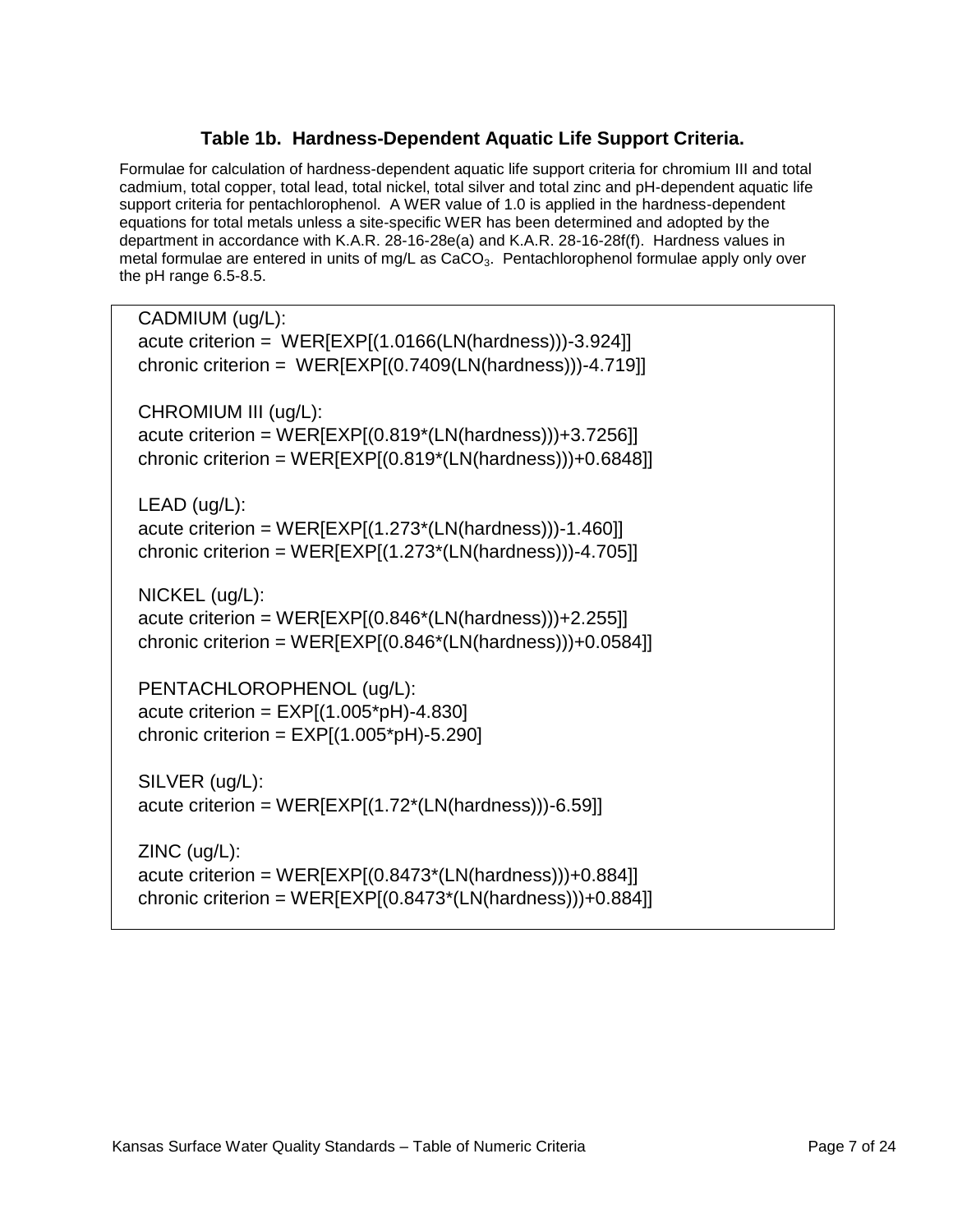| Total ammonia as N, mg/L                      |          |  |  |  |  |  |  |  |
|-----------------------------------------------|----------|--|--|--|--|--|--|--|
| Acute Aquatic Life Criteria for Ammonia, mg/L |          |  |  |  |  |  |  |  |
| pH                                            | Criteria |  |  |  |  |  |  |  |
| $6.5\,$                                       | 48.8     |  |  |  |  |  |  |  |
| $6.6\,$                                       | 46.8     |  |  |  |  |  |  |  |
| 6.7                                           | 44.6     |  |  |  |  |  |  |  |
| $6.8\,$                                       | 42.0     |  |  |  |  |  |  |  |
| 6.9                                           | 39.1     |  |  |  |  |  |  |  |
| $7.0\,$                                       | 36.1     |  |  |  |  |  |  |  |
| 7.1                                           | 32.8     |  |  |  |  |  |  |  |
| 7.2                                           | 29.5     |  |  |  |  |  |  |  |
| $7.3$                                         | 26.2     |  |  |  |  |  |  |  |
| $7.4$                                         | 23.0     |  |  |  |  |  |  |  |
| $7.5\,$                                       | 19.9     |  |  |  |  |  |  |  |
| $7.6\,$                                       | 17.0     |  |  |  |  |  |  |  |
| 7.7                                           | 14.4     |  |  |  |  |  |  |  |
| $7.8$                                         | 12.1     |  |  |  |  |  |  |  |
| $7.9$                                         | 10.1     |  |  |  |  |  |  |  |
| $8.0\,$                                       | 8.40     |  |  |  |  |  |  |  |
| 8.1                                           | 6.95     |  |  |  |  |  |  |  |
| 8.2                                           | 5.72     |  |  |  |  |  |  |  |
| 8.3                                           | 4.71     |  |  |  |  |  |  |  |
| 8.4                                           | 3.88     |  |  |  |  |  |  |  |
| 8.5                                           | 3.20     |  |  |  |  |  |  |  |
| $\bf 8.6$                                     | 2.65     |  |  |  |  |  |  |  |
| 8.7                                           | 2.20     |  |  |  |  |  |  |  |
| $8.8\,$                                       | 1.84     |  |  |  |  |  |  |  |
| 8.9                                           | 1.56     |  |  |  |  |  |  |  |
| $9.0\,$                                       | 1.32     |  |  |  |  |  |  |  |

### <span id="page-9-0"></span>**Table 1c. pH-Dependent Acute Aquatic Life Criteria For Total Ammonia.**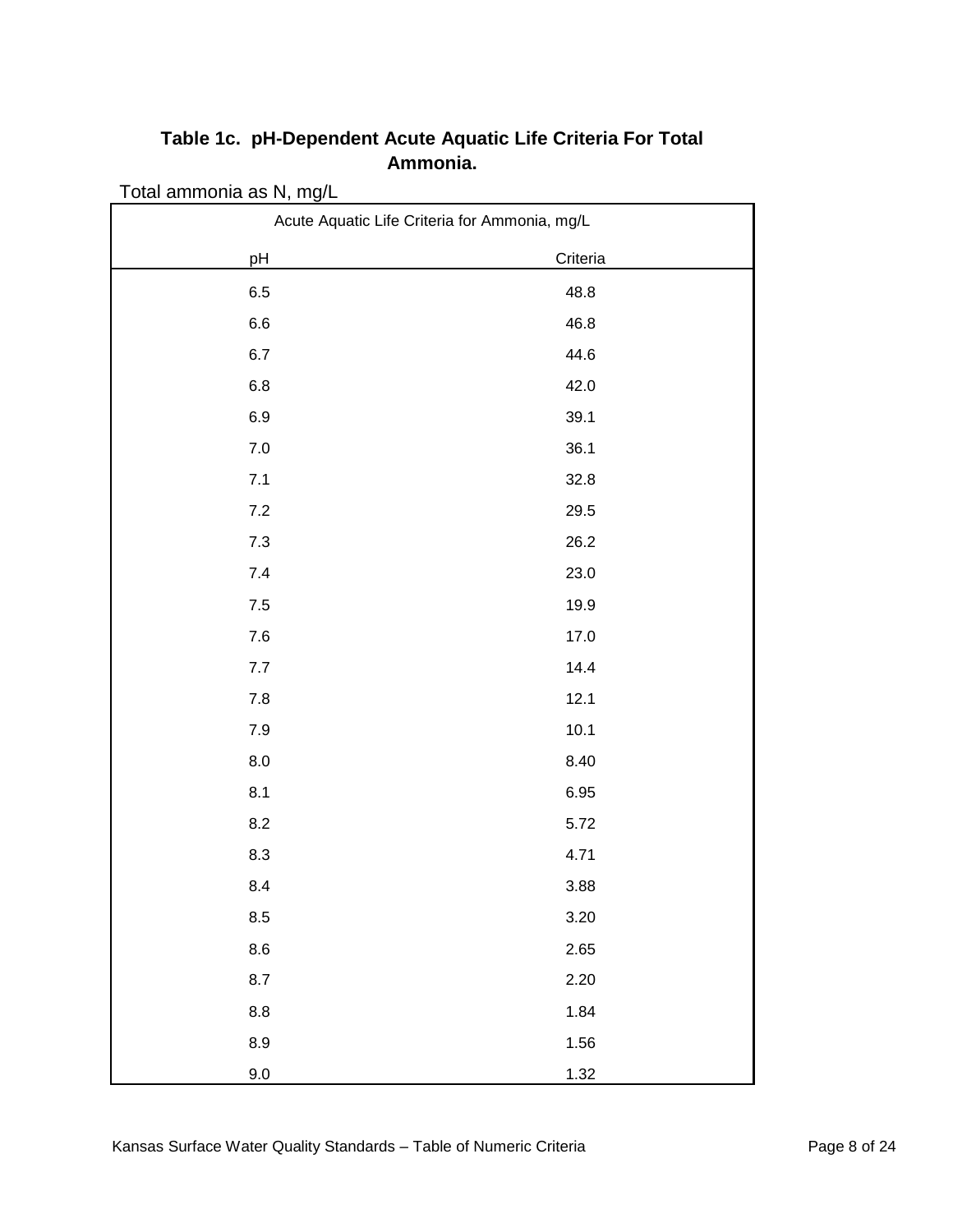<span id="page-10-0"></span>

| Table 1d. pH- And Temperature-Dependent Chronic Aquatic Life Criteria For |
|---------------------------------------------------------------------------|
| <b>Total Ammonia Early Life Stages Of Fish Present.</b>                   |

Total ammonia as N, mg/L

| Chronic Aquatic Life Criteria for Ammonia, Early Life Stages Present, mg/L |       |       |       |       |       |                 |       |       |       |       |  |
|----------------------------------------------------------------------------|-------|-------|-------|-------|-------|-----------------|-------|-------|-------|-------|--|
| pH                                                                         |       |       |       |       |       | Temperature, °C |       |       |       |       |  |
|                                                                            | 0     | 14    | 16    | 18    | 20    | 22              | 24    | 26    | 28    | 30    |  |
| 6.5                                                                        | 6.67  | 6.67  | 6.06  | 5.33  | 4.68  | 4.12            | 3.62  | 3.18  | 2.80  | 2.46  |  |
| 6.6                                                                        | 6.57  | 6.57  | 5.97  | 5.25  | 4.61  | 4.05            | 3.56  | 3.13  | 2.75  | 2.42  |  |
| 6.7                                                                        | 6.44  | 6.44  | 5.86  | 5.15  | 4.52  | 3.98            | 3.50  | 3.07  | 2.70  | 2.37  |  |
| 6.8                                                                        | 6.29  | 6.29  | 5.72  | 5.03  | 4.42  | 3.89            | 3.42  | 3.00  | 2.64  | 2.32  |  |
| 6.9                                                                        | 6.12  | 6.12  | 5.56  | 4.89  | 4.30  | 3.78            | 3.32  | 2.92  | 2.57  | 2.25  |  |
| 7.0                                                                        | 5.91  | 5.91  | 5.37  | 4.72  | 4.15  | 3.65            | 3.21  | 2.82  | 2.48  | 2.18  |  |
| 7.1                                                                        | 5.67  | 5.67  | 5.15  | 4.53  | 3.98  | 3.50            | 3.08  | 2.70  | 2.38  | 2.09  |  |
| 7.2                                                                        | 5.39  | 5.39  | 4.90  | 4.31  | 3.78  | 3.33            | 2.92  | 2.57  | 2.26  | 1.99  |  |
| 7.3                                                                        | 5.08  | 5.08  | 4.61  | 4.06  | 3.57  | 3.13            | 2.76  | 2.42  | 2.13  | 1.87  |  |
| 7.4                                                                        | 4.73  | 4.73  | 4.30  | 3.78  | 3.32  | 2.92            | 2.57  | 2.26  | 1.98  | 1.74  |  |
| 7.5                                                                        | 4.36  | 4.36  | 3.97  | 3.49  | 3.06  | 2.69            | 2.37  | 2.08  | 1.83  | 1.61  |  |
| 7.6                                                                        | 3.98  | 3.98  | 3.61  | 3.18  | 2.79  | 2.45            | 2.16  | 1.90  | 1.67  | 1.47  |  |
| 7.7                                                                        | 3.58  | 3.58  | 3.25  | 2.86  | 2.51  | 2.21            | 1.94  | 1.71  | 1.50  | 1.32  |  |
| 7.8                                                                        | 3.18  | 3.18  | 2.89  | 2.54  | 2.23  | 1.96            | 1.73  | 1.52  | 1.33  | 1.17  |  |
| 7.9                                                                        | 2.80  | 2.80  | 2.54  | 2.24  | 1.96  | 1.73            | 1.52  | 1.33  | 1.17  | 1.03  |  |
| 8.0                                                                        | 2.43  | 2.43  | 2.21  | 1.94  | 1.71  | 1.50            | 1.32  | 1.16  | 1.02  | 0.897 |  |
| 8.1                                                                        | 2.10  | 2.10  | 1.91  | 1.68  | 1.47  | 1.29            | 1.14  | 1.00  | 0.879 | 0.773 |  |
| 8.2                                                                        | 1.79  | 1.79  | 1.63  | 1.43  | 1.26  | 1.11            | 0.973 | 0.855 | 0.752 | 0.661 |  |
| 8.3                                                                        | 1.52  | 1.52  | 1.39  | 1.22  | 1.07  | 0.941           | 0.827 | 0.727 | 0.639 | 0.562 |  |
| 8.4                                                                        | 1.29  | 1.29  | 1.17  | 1.03  | 0.906 | 0.796           | 0.700 | 0.615 | 0.541 | 0.475 |  |
| 8.5                                                                        | 1.09  | 1.09  | 0.990 | 0.870 | 0.765 | 0.672           | 0.591 | 0.520 | 0.457 | 0.401 |  |
| 8.6                                                                        | 0.920 | 0.920 | 0.836 | 0.735 | 0.646 | 0.568           | 0.499 | 0.439 | 0.386 | 0.339 |  |
| 8.7                                                                        | 0.778 | 0.778 | 0.707 | 0.622 | 0.547 | 0.480           | 0.422 | 0.371 | 0.326 | 0.287 |  |
| 8.8                                                                        | 0.661 | 0.661 | 0.601 | 0.528 | 0.464 | 0.408           | 0.359 | 0.315 | 0.277 | 0.244 |  |
| 8.9                                                                        | 0.565 | 0.565 | 0.513 | 0.451 | 0.397 | 0.349           | 0.306 | 0.269 | 0.237 | 0.208 |  |
| 9.0                                                                        | 0.486 | 0.486 | 0.442 | 0.389 | 0.342 | 0.300           | 0.264 | 0.232 | 0.204 | 0.179 |  |

Kansas Surface Water Quality Standards - Table of Numeric Criteria **Page 9 of 24** Page 9 of 24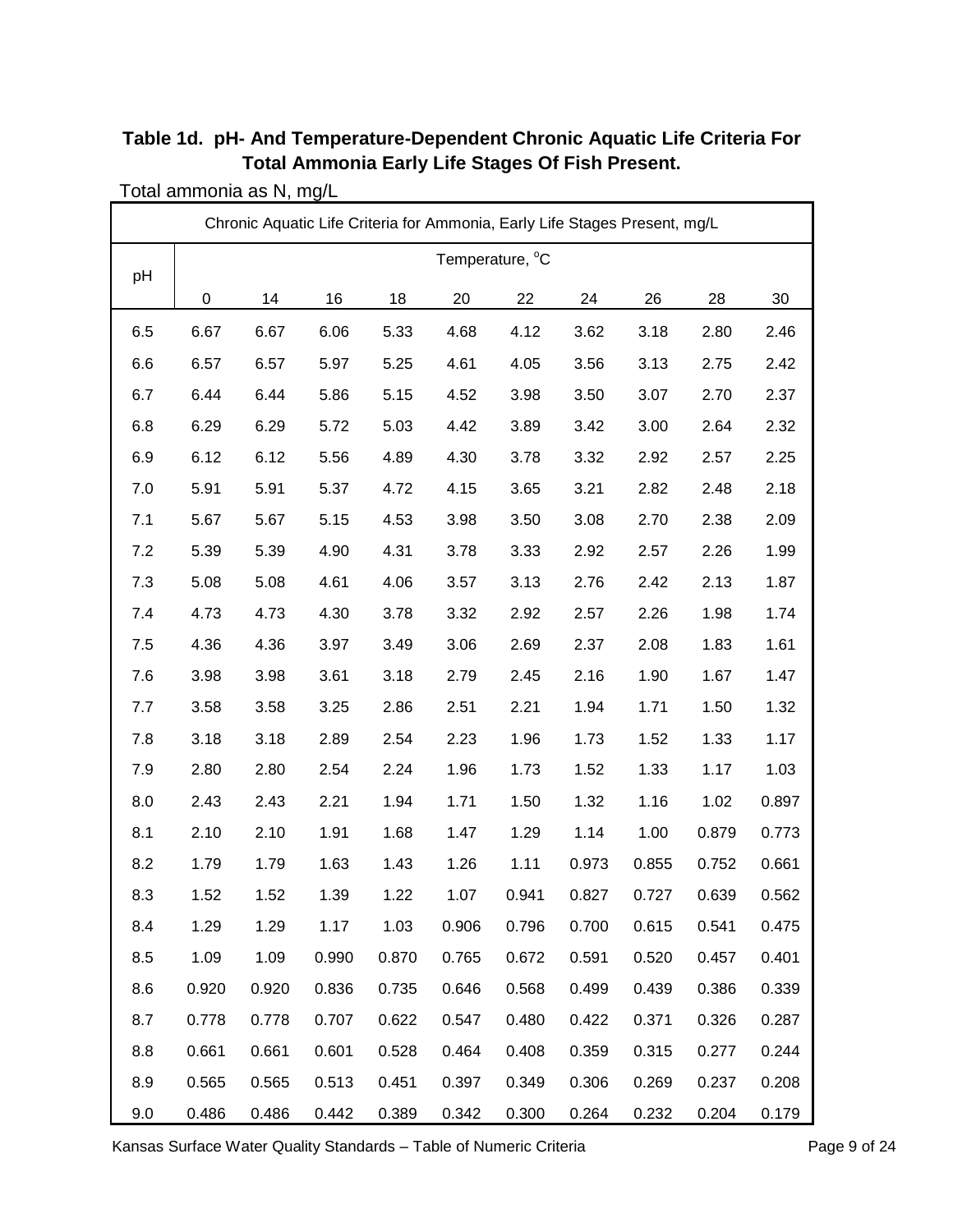|     |         | Chronic Aquatic Life Criteria for Ammonia, Early Life Stages Absent*, mg/L |       |       |                 |       |       |        |
|-----|---------|----------------------------------------------------------------------------|-------|-------|-----------------|-------|-------|--------|
|     |         |                                                                            |       |       | Temperature, °C |       |       |        |
| pH  | $0 - 7$ | 8                                                                          | 9     | 10    | 11              | 12    | 13    | $14**$ |
| 6.5 | 10.8    | 10.1                                                                       | 9.51  | 8.92  | 8.36            | 7.84  | 7.35  | 6.89   |
| 6.6 | 10.7    | 9.99                                                                       | 9.37  | 8.79  | 8.24            | 7.72  | 7.24  | 6.79   |
| 6.7 | 10.5    | 9.81                                                                       | 9.2   | 8.62  | 8.08            | 7.58  | 7.11  | 6.66   |
| 6.8 | 10.2    | 9.58                                                                       | 8.98  | 8.42  | 7.90            | 7.40  | 6.94  | 6.51   |
| 6.9 | 9.93    | 9.31                                                                       | 8.73  | 8.19  | 7.68            | 7.20  | 6.75  | 6.33   |
| 7.0 | 9.60    | 9.00                                                                       | 8.43  | 7.91  | 7.41            | 6.95  | 6.52  | 6.11   |
| 7.1 | 9.20    | 8.63                                                                       | 8.09  | 7.58  | 7.11            | 6.67  | 6.25  | 5.86   |
| 7.2 | 8.75    | 8.20                                                                       | 7.69  | 7.21  | 6.76            | 6.34  | 5.94  | 5.57   |
| 7.3 | 8.24    | 7.73                                                                       | 7.25  | 6.79  | 6.37            | 5.97  | 5.60  | 5.25   |
| 7.4 | 7.69    | 7.21                                                                       | 6.76  | 6.33  | 5.94            | 5.57  | 5.22  | 4.89   |
| 7.5 | 7.09    | 6.64                                                                       | 6.23  | 5.84  | 5.48            | 5.13  | 4.81  | 4.51   |
| 7.6 | 6.46    | 6.05                                                                       | 5.67  | 5.32  | 4.99            | 4.68  | 4.38  | 4.11   |
| 7.7 | 5.81    | 5.45                                                                       | 5.11  | 4.79  | 4.49            | 4.21  | 3.95  | 3.70   |
| 7.8 | 5.17    | 4.84                                                                       | 4.54  | 4.26  | 3.99            | 3.74  | 3.51  | 3.29   |
| 7.9 | 4.54    | 4.26                                                                       | 3.99  | 3.74  | 3.51            | 3.29  | 3.09  | 2.89   |
| 8.0 | 3.95    | 3.70                                                                       | 3.47  | 3.26  | 3.05            | 2.86  | 2.68  | 2.52   |
| 8.1 | 3.41    | 3.19                                                                       | 2.99  | 2.81  | 2.63            | 2.47  | 2.31  | 2.17   |
| 8.2 | 2.91    | 2.73                                                                       | 2.56  | 2.40  | 2.25            | 2.11  | 1.98  | 1.85   |
| 8.3 | 2.47    | 2.32                                                                       | 2.18  | 2.04  | 1.91            | 1.79  | 1.68  | 1.58   |
| 8.4 | 2.09    | 1.96                                                                       | 1.84  | 1.73  | 1.62            | 1.52  | 1.42  | 1.33   |
| 8.5 | 1.77    | 1.66                                                                       | 1.55  | 1.46  | 1.37            | 1.28  | 1.20  | 1.13   |
| 8.6 | 1.49    | 1.40                                                                       | 1.31  | 1.23  | 1.15            | 1.08  | 1.01  | 0.951  |
| 8.7 | 1.26    | 1.18                                                                       | 1.11  | 1.04  | 0.976           | 0.915 | 0.858 | 0.805  |
| 8.8 | 1.07    | 1.01                                                                       | 0.944 | 0.885 | 0.829           | 0.778 | 0.729 | 0.684  |
| 8.9 | 0.917   | 0.860                                                                      | 0.806 | 0.456 | 0.709           | 0.664 | 0.623 | 0.584  |
| 9.0 | 0.790   | 0.740                                                                      | 0.694 | 0.651 | 0.610           | 0.572 | 0.536 | 0.503  |

<span id="page-11-0"></span>**Table 1e. pH- And Temperature-Dependent Chronic Aquatic Life Criteria For Total Ammonia Early Life Stages Of Fish Absent.**

Total ammonia as N, mg/L.

\*Early life stage absent criteria will apply to all Kansas surface waters during the months November through February except in surface water segments listed in Table 1f. The application of early life stage absent criteria outside of the months November through February shall require a segment-specific examination of the surface water for the presence of early life stages of fish.

\*\* At 15°C and above, the criterion for early life stages absent is equivalent to the criterion for early life stages present.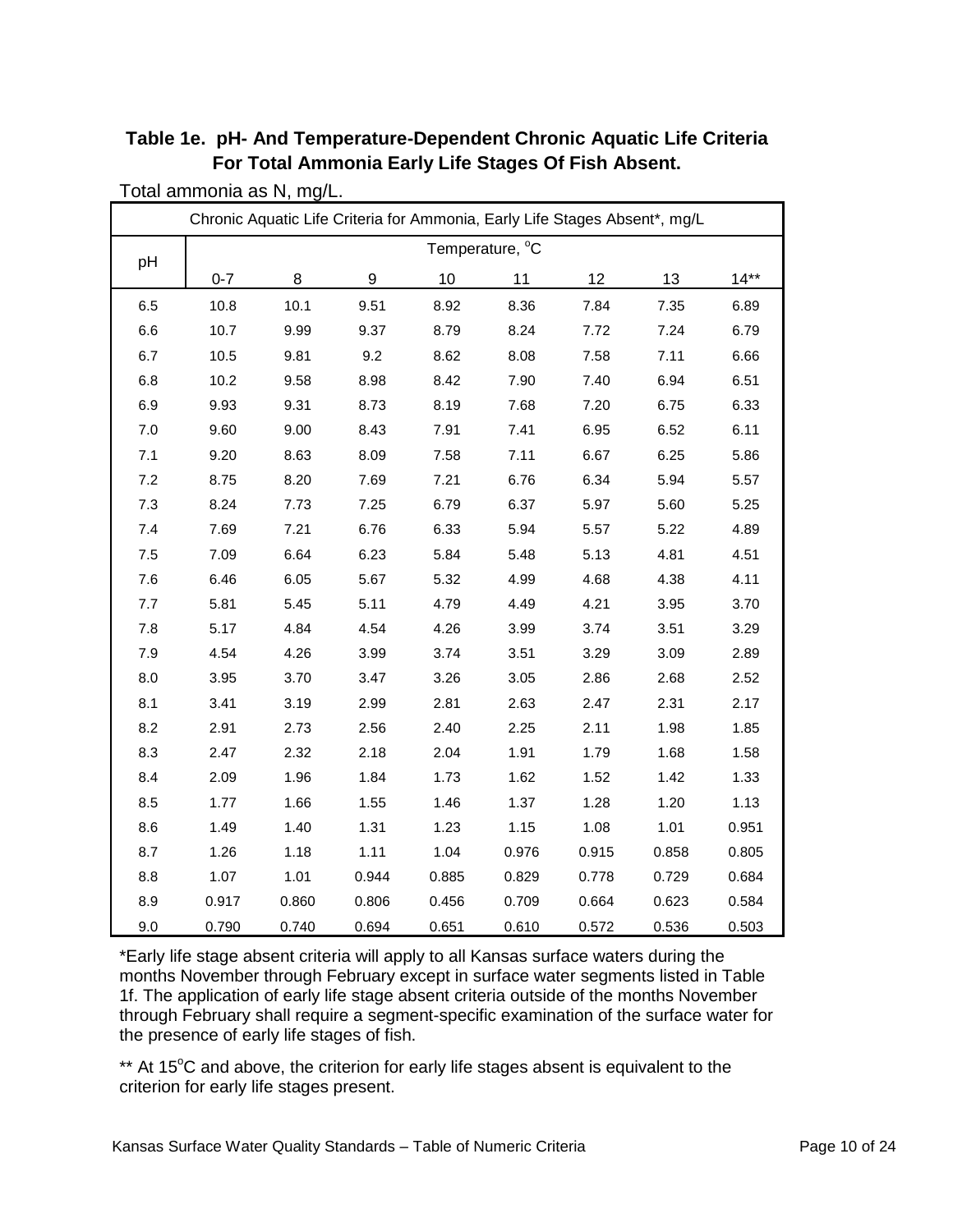| <b>Surface Water</b> | <b>Basin</b>               | <b>Subbasin</b>    | <b>Hydrologic</b><br><b>Unit Code</b> | <b>Segment Number</b>                             |
|----------------------|----------------------------|--------------------|---------------------------------------|---------------------------------------------------|
| Kansas River         | Kansas Lower<br>Republican | Lower Kansas       | 10270104                              | 1                                                 |
| Kansas River         | Kansas Lower<br>Republican | Lower Kansas       | 10270104                              | $\overline{2}$                                    |
| Kansas River         | Kansas Lower<br>Republican | Lower Kansas       | 10270104                              | 3                                                 |
| Kansas River         | Kansas Lower<br>Republican | Lower Kansas       | 10270104                              | 4                                                 |
| Kansas River         | Kansas Lower<br>Republican | Lower Kansas       | 10270104                              | 5                                                 |
| Kansas River         | Kansas Lower<br>Republican | Lower Kansas       | 10270104                              | 18                                                |
| Kansas River         | Kansas Lower<br>Republican | Lower Kansas       | 10270104                              | 19                                                |
| <b>Kansas River</b>  | Kansas Lower<br>Republican | Lower Kansas       | 10270104                              | 21<br>From Bowersock<br>dam east to<br>segment 19 |
| Missouri River       | Missouri                   | Tarkio-Wolf        | 10240005                              | 1                                                 |
| Missouri River       | Missouri                   | Tarkio-Wolf        | 10240005                              | $\overline{2}$                                    |
| Missouri River       | Missouri                   | Tarkio-Wolf        | 10240005                              | 19                                                |
| Missouri River       | Missouri                   | Tarkio-Wolf        | 10240005                              | 20                                                |
| Missouri River       | Missouri                   | Tarkio-Wolf        | 10240005                              | 21                                                |
| Missouri River       | Missouri                   | Independence-Sugar | 10240011                              | 1                                                 |
| Missouri River       | Missouri                   | Independence-Sugar | 10240011                              | $\overline{2}$                                    |
| Missouri River       | Missouri                   | Independence-Sugar | 10240011                              | 4                                                 |
| Missouri River       | Missouri                   | Independence-Sugar | 10240011                              | 5                                                 |
| Missouri River       | Missouri                   | Independence-Sugar | 10240011                              | $\overline{7}$                                    |
| Missouri River       | Missouri                   | Independence-Sugar | 10240011                              | $\boldsymbol{9}$                                  |
| Missouri River       | Missouri                   | Independence-Sugar | 10240011                              | 11                                                |
| Missouri River       | Missouri                   | Independence-Sugar | 10240011                              | 13                                                |
| Missouri River       | Missouri                   | Independence-Sugar | 10240011                              | 15                                                |
| Missouri River       | Missouri                   | Independence-Sugar | 10240011                              | 19                                                |

<span id="page-12-0"></span>**Table 1f. Surface Water Segments Where Early Life Stages of Fish Present Chronic Aquatic Life Criteria Are Applicable.**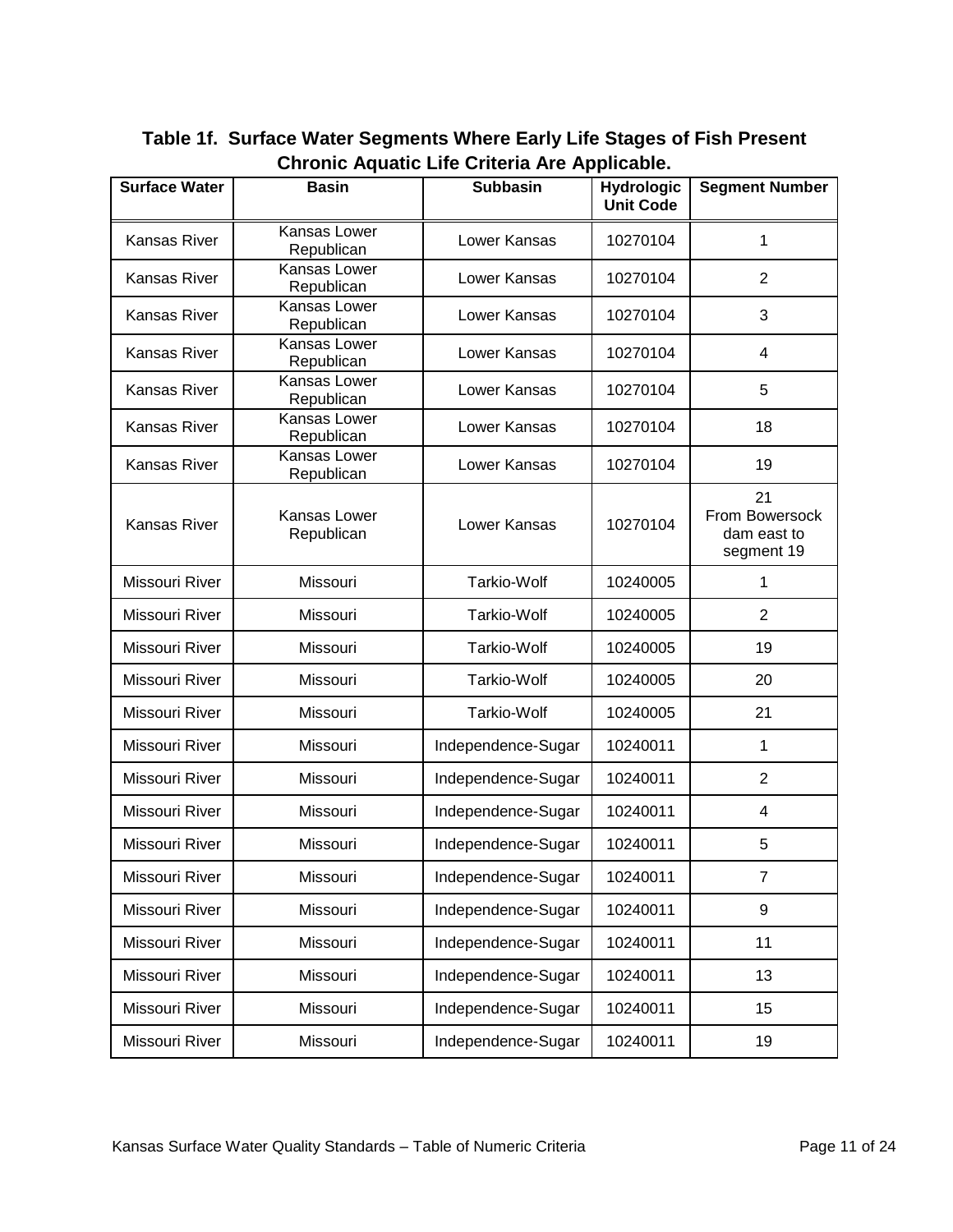| <b>Aquatic Life Use</b> | <b>Dissolved Oxygen</b><br>(DO) | рH              | Temperature           |  |
|-------------------------|---------------------------------|-----------------|-----------------------|--|
| Special                 | 5.0 mg/ $L^a$                   | $6.5 - 8.5^{b}$ | $32^{\circ}C^{\circ}$ |  |
| Expected                | 5.0 mg/ $L^a$                   | $6.5 - 8.5^{b}$ | $32^{\circ}C^{\circ}$ |  |
| Restricted              | 5.0 mg/ $L^a$                   | $6.5 - 8.5^{b}$ | $32^{\circ}C^{\circ}$ |  |

#### <span id="page-13-0"></span>**Table 1g. Temperature, Dissolved Oxygen, And pH Numeric Aquatic Life Criteria.**

a - (1) The concentration of dissolved oxygen in surface waters shall not be lowered by the influence of artificial sources of pollution. (2) Dissolved oxygen concentrations can be lower than 5.0 mg/L when caused by documented natural conditions specified in the "Kansas Implementation Procedures: Surface Water Quality Standards". (3) For lakes or reservoirs experiencing thermal stratification, the dissolved oxygen criterion is only applicable to the top layer or epilimnion of the waterbody.

b - pH range outside the zone of initial dilution.

c - (1) Beyond the zone of initial dilution a discharge shall not elevate the temperature of a receiving surface water above this temperature, except as provided in paragraph 28-16-  $28e(c)(2)(C)(ii)$ . (2) Additional requirements in paragraph  $28-16-28e(c)(2)(C)(i)$ .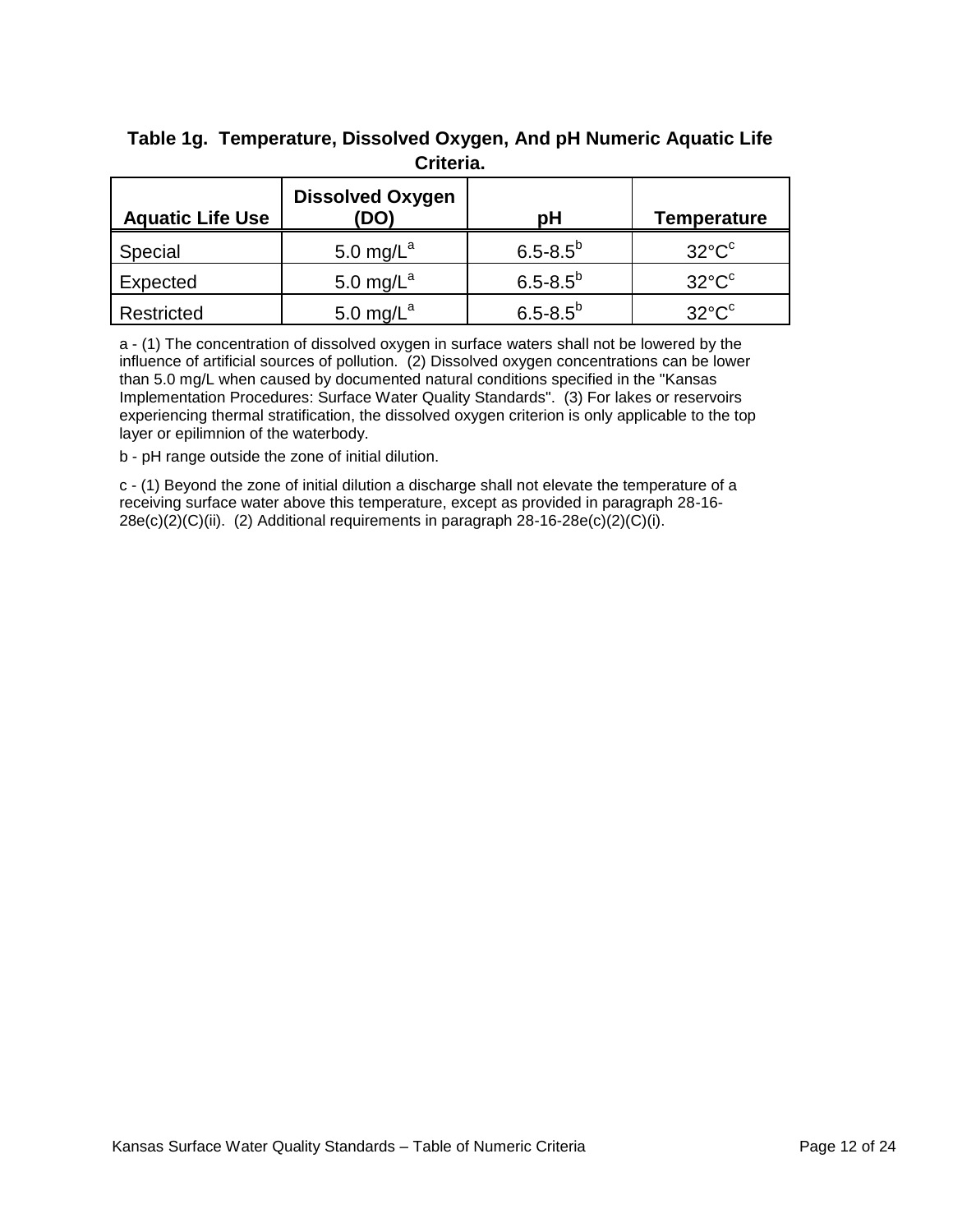<span id="page-14-0"></span>

| <b>BASIN</b>               | HUC <sub>8</sub> | <b>SEGMENT/</b><br><b>LAKE</b><br><b>NUMBER</b> | <b>WATERBODY</b>                                                                                  | <b>POLLUTANT</b> | NATURAL<br><b>BACKGROUND</b><br><b>CONCENTRATION</b> |
|----------------------------|------------------|-------------------------------------------------|---------------------------------------------------------------------------------------------------|------------------|------------------------------------------------------|
| Cimarron                   | 11040006         | 1                                               | <b>Cimarron River</b>                                                                             | Chloride         | 1,010 mg/L                                           |
| Cimarron                   | 11040007         | $\mathbf{1}$                                    | <b>Crooked Creek</b>                                                                              | Chloride         | 1,200 mg/L                                           |
| Cimarron                   | 11040008         | $\overline{2}$                                  | <b>Bluff Creek</b>                                                                                | Sulfate          | 350 mg/L                                             |
| Cimarron                   | 11040008         | 5                                               | <b>Cimarron River</b>                                                                             | Chloride         | 900 mg/L                                             |
| Cimarron                   | 11040008         | 5                                               | <b>Cimarron River</b>                                                                             | Sulfate          | 465 mg/L                                             |
| Kansas Lower<br>Republican | 10250017         | 29                                              | <b>Buffalo Creek</b>                                                                              | Chloride         | 590 mg/L                                             |
| Kansas Lower<br>Republican | 10270701         | 6                                               | <b>Kansas River</b>                                                                               | Chloride         | 275 mg/L                                             |
| Kansas Lower<br>Republican | 10270101         | 6                                               | <b>Kansas River</b>                                                                               | Sulfate          | 300 mg/L                                             |
| Lower<br>Arkansas          | 11030009         | 1                                               | Rattlesnake Creek above the Little Salt<br>Marsh in Quivira National Wildlife Refuge              | Chloride         | 1,400 mg/L                                           |
| Lower<br>Arkansas          | 11030009         | 1                                               | Rattlesnake Creek below the Little Salt<br>Marsh in Quivira National Wildlife Refuge              | Chloride         | 3,660 mg/L                                           |
| Lower<br>Arkansas          | 11030009         | $\mathbf{1}$                                    | Rattlesnake Creek above and below the<br>Little Salt Marsh in Quivira National<br>Wildlife Refuge | Sulfate          | 455 mg/L                                             |
| Lower<br>Arkansas          | 11030010         | 1                                               | Arkansas River                                                                                    | Chloride         | 620 mg/L                                             |
| Lower<br>Arkansas          | 11030010         | 3                                               | Arkansas River                                                                                    | Chloride         | 650 mg/L                                             |
| Lower<br>Arkansas          | 11030010         | 4                                               | Arkansas River                                                                                    | Chloride         | 650 mg/L                                             |
| Lower<br>Arkansas          | 11030010         | 6                                               | Peace Creek                                                                                       | Chloride         | 1,800 mg/L                                           |
| Lower<br>Arkansas          | 11030010         | 7                                               | <b>Salt Creek</b>                                                                                 | Chloride         | 1,300 mg/L                                           |
| Lower<br>Arkansas          | 11030011         | 1                                               | Cow Creek near Willowbrook                                                                        | Chloride         | 300 mg/L                                             |
| Lower<br>Arkansas          | 11030011         | 2                                               | <b>Little Cow Creek</b>                                                                           | Chloride         | 300 mg/L                                             |
| Lower<br>Arkansas          | 11030011         | 3                                               | Cow Creek near Lyons                                                                              | Chloride         | 460 mg/L                                             |
| Lower<br>Arkansas          | 11030011         | 1755                                            | Cow Creek                                                                                         | Chloride         | 300 mg/L                                             |
| Lower<br>Arkansas          | 11030013         | 1                                               | Arkansas River                                                                                    | Chloride         | 345 mg/L                                             |
| Lower<br>Arkansas          | 11030013         | 2                                               | Arkansas River                                                                                    | Chloride         | 265 mg/L                                             |
| Lower<br>Arkansas          | 11030013         | 3                                               | Arkansas River                                                                                    | Chloride         | 385 mg/L                                             |
| Lower<br>Arkansas          | 11030013         | 3                                               | Arkansas River                                                                                    | Sulfate          | 350 mg/L                                             |
| Lower<br>Arkansas          | 11030013         | LM014201                                        | Slate Creek W.A. Watershed                                                                        | Chloride         | 27,590 mg/L                                          |

**Table 1h. Natural Background Concentrations.**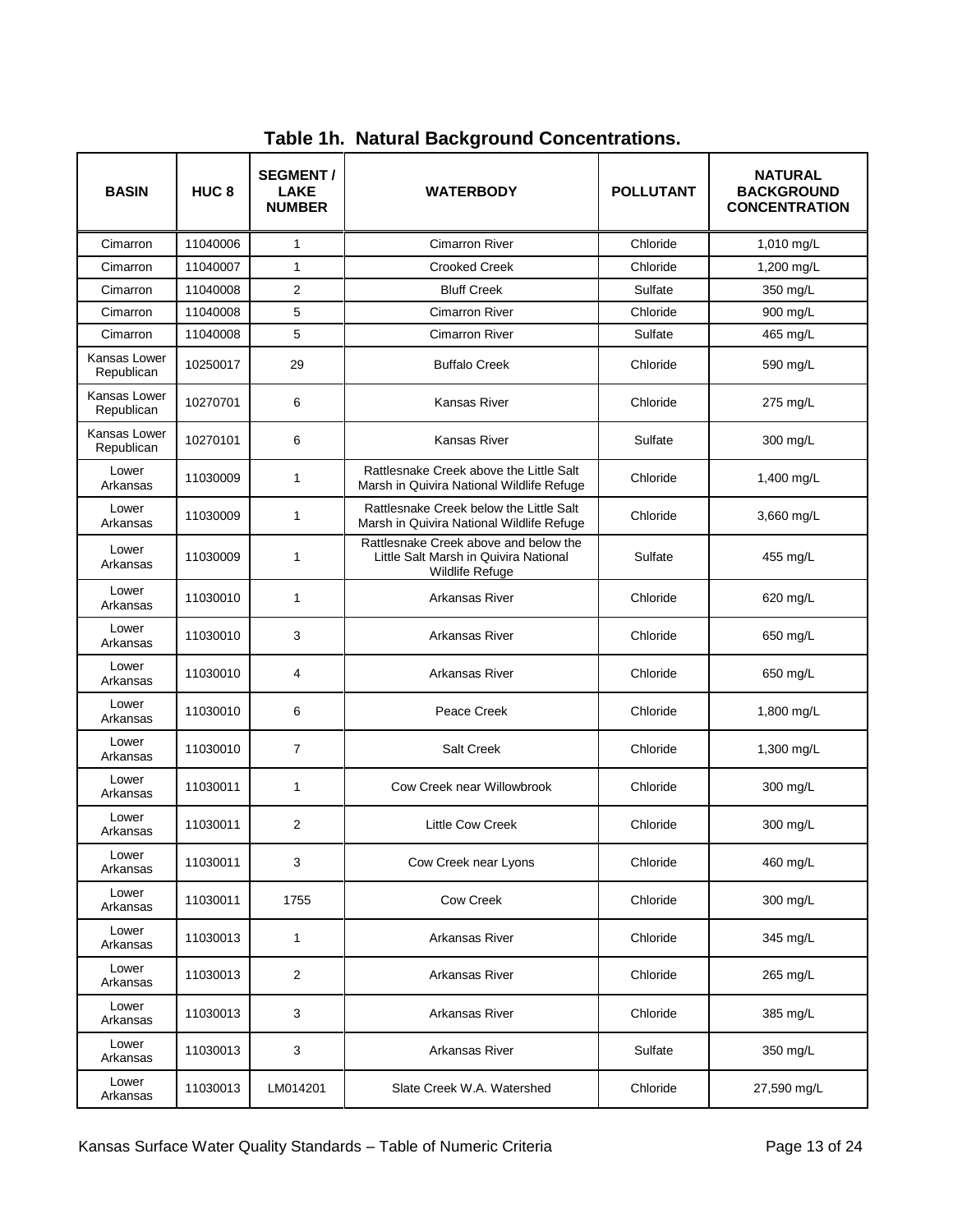| <b>BASIN</b>          | HUC <sub>8</sub> | <b>SEGMENT/</b><br><b>LAKE</b><br><b>NUMBER</b> | <b>WATERBODY</b>            | <b>POLLUTANT</b> | <b>NATURAL</b><br><b>BACKGROUND</b><br><b>CONCENTRATION</b> |
|-----------------------|------------------|-------------------------------------------------|-----------------------------|------------------|-------------------------------------------------------------|
| Lower<br>Arkansas     | 11030013         | LM014201                                        | Slate Creek W.A. Watershed  | Sulfate          | 2,500 mg/L                                                  |
| Lower<br>Arkansas     | 11030015         | 3                                               | Ninnescah River, South Folk | Chloride         | 265 mg/L                                                    |
| Lower<br>Arkansas     | 11060002         | 4                                               | Arkansas River, Salt Folk   | Chloride         | 305 mg/L                                                    |
| Lower<br>Arkansas     | 11060002         | 4                                               | Arkansas River, Salt Folk   | Sulfate          | 730 mg/L                                                    |
| Lower<br>Arkansas     | 11060002         | $\overline{7}$                                  | Mule Creek                  | Sulfate          | 310 mg/L                                                    |
| Lower<br>Arkansas     | 11060003         | $\overline{2}$                                  | Medicine Lodge River        | Sulfate          | 450 mg/L                                                    |
| Lower<br>Arkansas     | 11060003         | 6                                               | Medicine Lodge River        | Sulfate          | 525 mg/L                                                    |
| Lower<br>Arkansas     | 11060003         | 8                                               | Medicine Lodge River        | Sulfate          | 300 mg/L                                                    |
| Lower<br>Arkansas     | 11060003         | 27                                              | Soldier Creek               | Sulfate          | 300 mg/L                                                    |
| Neosho                | 11070202         | 5                                               | <b>Clear Creek</b>          | Sulfate          | 290 mg/L                                                    |
| Neosho                | 11070202         | 16                                              | <b>French Creek</b>         | Sulfate          | 1,045 mg/L                                                  |
| Neosho                | 11070202         | 17                                              | Cottonwood River, South     | Sulfate          | 840 mg/L                                                    |
| Neosho                | 11070202         | 21                                              | Doyle Creek                 | Sulfate          | 370 mg/L                                                    |
| Neosho                | 11070205         | LM035901                                        | Mined Land Lake 12          | Sulfate          | 1,000 mg/L                                                  |
| Neosho                | 11070205         | LM036801                                        | Mined Land Lake 22          | Sulfate          | 1,000 mg/L                                                  |
| Neosho                | 11070205         | LM036901                                        | Mined Land Lake 23          | Sulfate          | 1,000 mg/L                                                  |
| Neosho                | 11070205         | LM037301                                        | Mined Land Lake 27          | Sulfate          | 1,000 mg/L                                                  |
| Neosho                | 11070205         | LM037601                                        | Mined Land Lake 30          | Sulfate          | 1,000 mg/L                                                  |
| Neosho                | 11070205         | LM038841                                        | Mined Land Lake W.A.        | Sulfate          | 1,000 mg/L                                                  |
| Neosho                | 11070205         | LM048201                                        | Mined Land Lake 17          | Sulfate          | 1,000 mg/L                                                  |
| Neosho                | 11070205         | LM048401                                        | Mined Land Lake 44          | Sulfate          | 1,000 mg/L                                                  |
| Neosho                | 11070207         | LM047601                                        | Mined Land Lake 6           | Sulfate          | 1,000 mg/L                                                  |
| Neosho                | 11070207         | LM047801                                        | Mined Land Lake 7           | Sulfate          | 1,000 mg/L                                                  |
| Smoky Hill-<br>Saline | 10260003         | 9                                               | Smoky Hill River            | Sulfate          | 500 mg/L                                                    |
| Smoky Hill-<br>Saline | 10260003         | 17                                              | Smoky Hill River            | Sulfate          | 700 mg/L                                                    |
| Smoky Hill-<br>Saline | 10260003         | 21                                              | Smoky Hill River            | Sulfate          | 700 mg/L                                                    |
| Smoky Hill-<br>Saline | 10260003         | LM013001                                        | Cedar Bluff Lake            | Sulfate          | 452 mg/L                                                    |
| Smoky Hill-<br>Saline | 10260006         | 5                                               | Smoky Hill River            | Chloride         | 435 mg/L                                                    |

**Table 1h. Natural Background Concentrations.**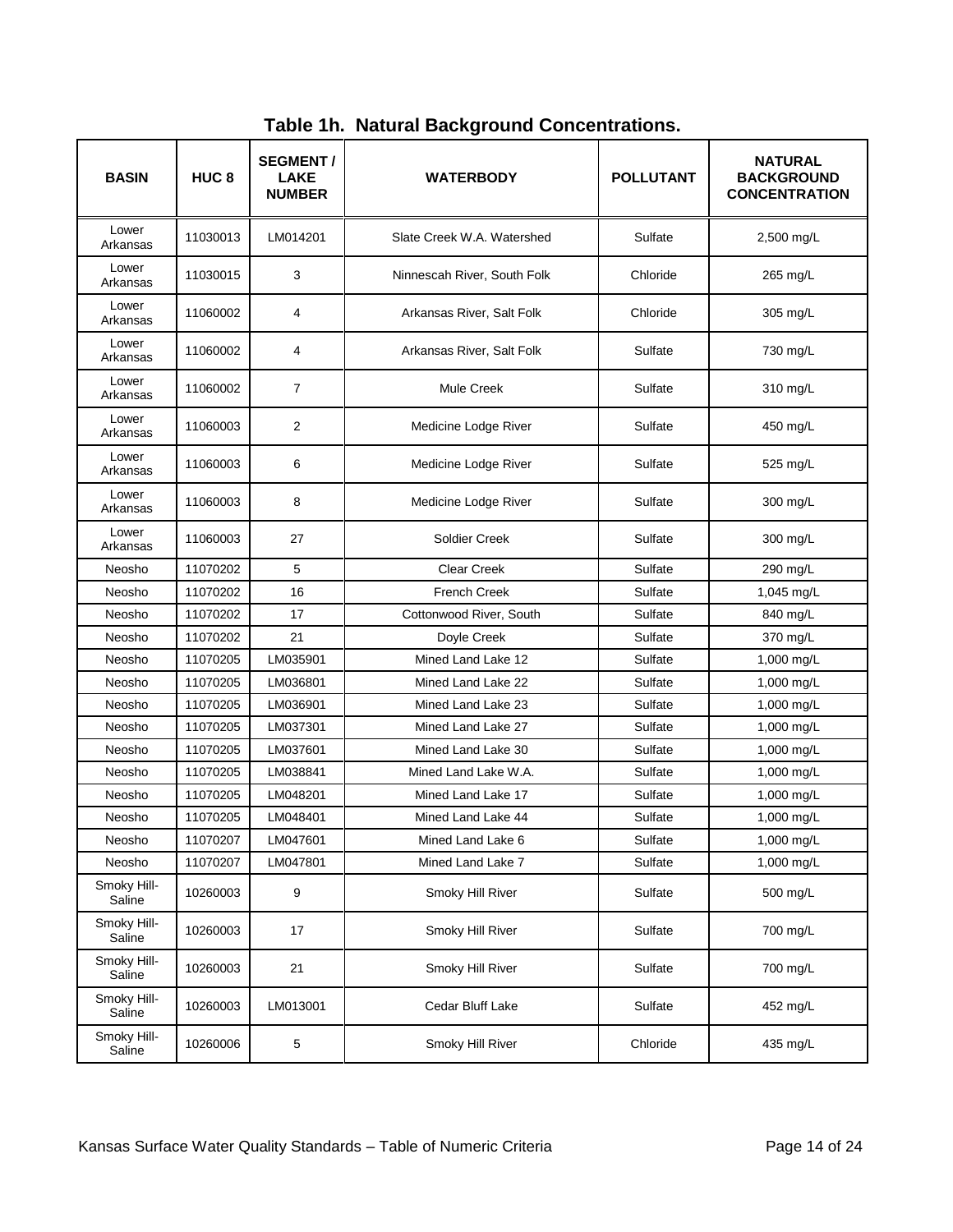| <b>BASIN</b>          | HUC <sub>8</sub> | <b>SEGMENT/</b><br><b>LAKE</b><br><b>NUMBER</b> | <b>WATERBODY</b>     | <b>POLLUTANT</b> | <b>NATURAL</b><br><b>BACKGROUND</b><br><b>CONCENTRATION</b> |
|-----------------------|------------------|-------------------------------------------------|----------------------|------------------|-------------------------------------------------------------|
| Smoky Hill-<br>Saline | 10260006         | 9                                               | Smoky Hill River     | Chloride         | 625 mg/L                                                    |
| Smoky Hill-<br>Saline | 10260006         | 15                                              | Smoky Hill River     | Chloride         | 820 mg/L                                                    |
| Smoky Hill-<br>Saline | 10260006         | 15                                              | Smoky Hill River     | Sulfate          | 411 mg/L                                                    |
| Smoky Hill-<br>Saline | 10260006         | 21                                              | Smoky Hill River     | Sulfate          | 464 mg/L                                                    |
| Smoky Hill-<br>Saline | 10260008         | 3                                               | Chapman Creek        | Sulfate          | 370 mg/L                                                    |
| Smoky Hill-<br>Saline | 10260008         | 6                                               | Smoky Hill River     | Chloride         | 265 mg/L                                                    |
| Smoky Hill-<br>Saline | 10260008         | 6                                               | Smoky Hill River     | Sulfate          | 325 mg/L                                                    |
| Smoky Hill-<br>Saline | 10260008         | 8                                               | <b>Mud Creek</b>     | Sulfate          | 400 mg/L                                                    |
| Smoky Hill-<br>Saline | 10260008         | 18                                              | Gypsum Creek         | Sulfate          | 325 mg/L                                                    |
| Smoky Hill-<br>Saline | 10260008         | 25                                              | <b>Holland Creek</b> | Sulfate          | 1,200 mg/L                                                  |
| Smoky Hill-<br>Saline | 10260008         | 28                                              | <b>Turkey Creek</b>  | Sulfate          | 1,200 mg/L                                                  |
| Smoky Hill-<br>Saline | 10260008         | 35                                              | Carry Creek          | Sulfate          | 400 mg/L                                                    |
| Smoky Hill-<br>Saline | 10260009         | 5                                               | Paradise Creek       | Chloride         | 860 mg/L                                                    |
| Smoky Hill-<br>Saline | 10260009         | 5                                               | Paradise Creek       | Sulfate          | 630 mg/L                                                    |
| Smoky Hill-<br>Saline | 10260009         | 8                                               | <b>Saline River</b>  | Chloride         | 860 mg/L                                                    |
| Smoky Hill-<br>Saline | 10260009         | 8                                               | <b>Saline River</b>  | Sulfate          | 500 or 780 mg/L *                                           |
| Smoky Hill-<br>Saline | 10260009         | 9                                               | Saline River         | Sulfate          | 390 mg/L                                                    |
| Smoky Hill-<br>Saline | 10260009         | LM014001                                        | Wilson Lake          | Chloride         | 680 mg/L                                                    |
| Smoky Hill-<br>Saline | 10260009         | LM014001                                        | Wilson Lake          | Sulfate          | 480 mg/L                                                    |
| Smoky Hill-<br>Saline | 10260010         | $\mathbf{1}$                                    | Saline River         | Chloride         | 300 mg/L                                                    |
| Smoky Hill-<br>Saline | 10260010         | 1                                               | Saline River         | Sulfate          | 375 mg/L                                                    |
| Smoky Hill-<br>Saline | 10260010         | 3                                               | Saline River         | Chloride         | 370 mg/L                                                    |
| Smoky Hill-<br>Saline | 10260010         | 3                                               | Saline River         | Sulfate          | 390 mg/L                                                    |

**Table 1h. Natural Background Concentrations.**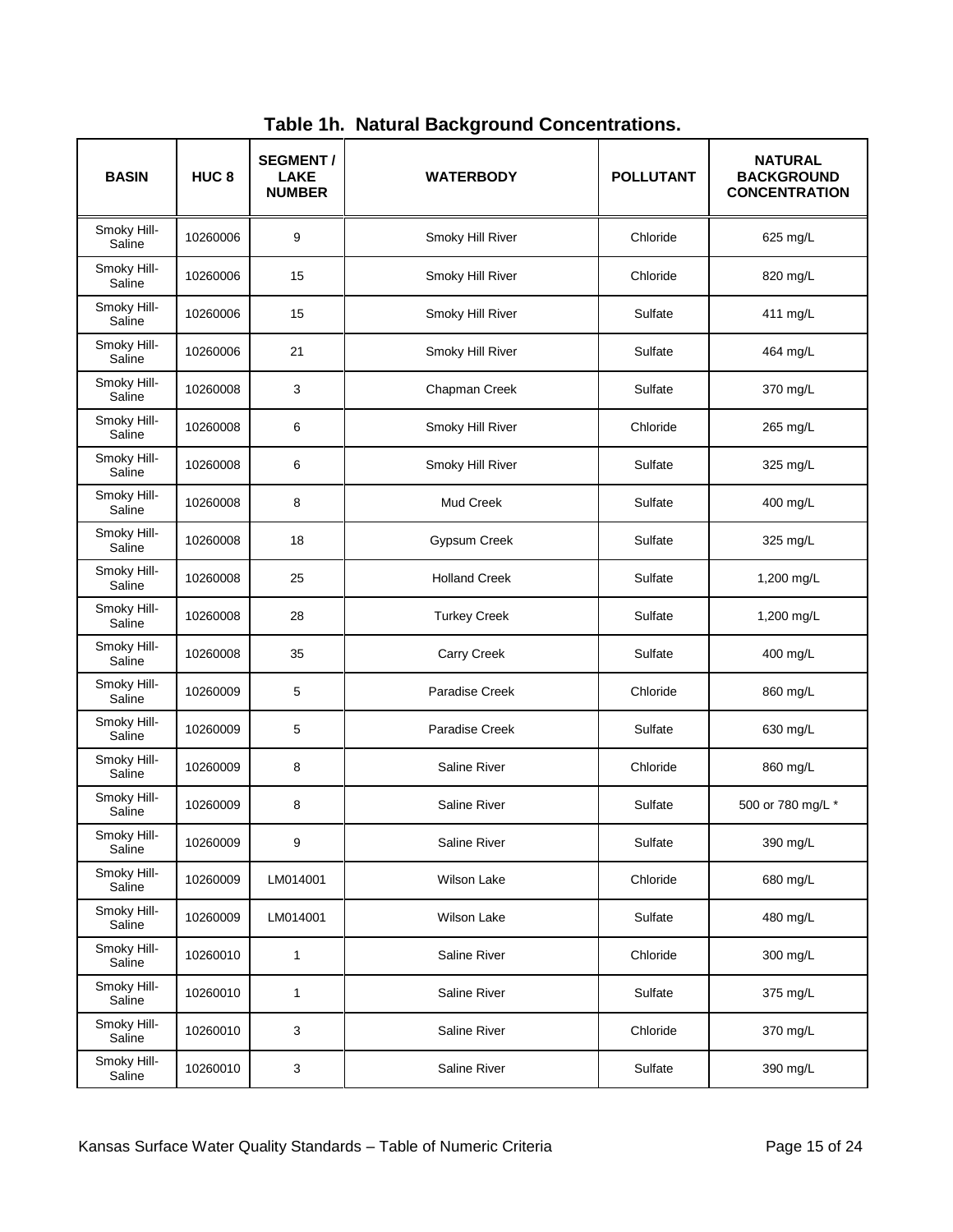| <b>BASIN</b>          | HUC <sub>8</sub> | <b>SEGMENT/</b><br><b>LAKE</b><br><b>NUMBER</b> | <b>WATERBODY</b>      | <b>POLLUTANT</b> | <b>NATURAL</b><br><b>BACKGROUND</b><br><b>CONCENTRATION</b> |
|-----------------------|------------------|-------------------------------------------------|-----------------------|------------------|-------------------------------------------------------------|
| Smoky Hill-<br>Saline | 10260010         | 10                                              | <b>Wolf Creek</b>     | Chloride         | 390 mg/L                                                    |
| Smoky Hill-<br>Saline | 10260010         | 10                                              | <b>Wolf Creek</b>     | Selenium         | 7 µg/L **                                                   |
| Smoky Hill-<br>Saline | 10260010         | 10                                              | <b>Wolf Creek</b>     | Sulfate          | 450 mg/L                                                    |
| Smoky Hill-<br>Saline | 10260010         | 14                                              | <b>Bullfoot Creek</b> | Sulfate          | 300 mg/L                                                    |
| Smoky Hill-<br>Saline | 10260010         | 17                                              | <b>Elkhorn Creek</b>  | Sulfate          | 425 mg/L                                                    |
| Solomon               | 10260012         | 2                                               | Oak Creek             | Selenium         | $12 \mu g/L$                                                |
| Solomon               | 10260012         | 10                                              | <b>Beaver Creek</b>   | Selenium         | $16 \mu g/L$                                                |
| Solomon               | 10260012         | 23                                              | Deer Creek            | Selenium         | $9 \mu g/L$                                                 |
| Solomon               | 10260014         | 18                                              | <b>Kill Creek</b>     | Selenium         | $9 \mu g/L$                                                 |
| Solomon               | 10260014         | 18                                              | <b>Kill Creek</b>     | Sulfate          | 540 mg/L                                                    |
| Solomon               | 10260014         | 19                                              | <b>Covert Creek</b>   | Selenium         | $6 \mu g/L$                                                 |
| Solomon               | 10260014         | 19                                              | <b>Covert Creek</b>   | Sulfate          | 610 mg/L                                                    |
| Solomon               | 10260014         | 20                                              | <b>Twin Creek</b>     | Selenium         | $12 \mu g/L$                                                |
| Solomon               | 10260014         | 20                                              | <b>Twin Creek</b>     | Sulfate          | 730 mg/L                                                    |
| Solomon               | 10260014         | 21                                              | <b>Carr Creek</b>     | Selenium         | $8 \mu g/L$                                                 |
| Solomon               | 10260014         | 21                                              | <b>Carr Creek</b>     | Sulfate          | 690 mg/L                                                    |
| Solomon               | 10260015         | 1                                               | Solomon River         | Chloride         | 370 mg/L                                                    |
| Solomon               | 10260015         | 12                                              | Solomon River         | Chloride         | 400 mg/L                                                    |
| Solomon               | 10260015         | 18                                              | Limestone Creek       | Selenium         | $6.6 \mu g/L$                                               |
| Solomon               | 10260015         | 18                                              | Limestone Creek       | Sulfate          | 300 mg/L **                                                 |
| Solomon               | 10260015         | 27                                              | Salt Creek            | Chloride         | 650 mg/L                                                    |
| Solomon               | 10260015         | 27                                              | Salt Creek            | Sulfate          | 310 mg/L                                                    |
| Upper<br>Arkansas     | 11030001         | 1                                               | Arkansas River        | Sulfate          | 1,875 mg/L                                                  |
| Upper<br>Arkansas     | 11030001         | 3                                               | Arkansas River        | Selenium         | 7 or 10 µg/L ***                                            |
| Upper<br>Arkansas     | 11030001         | 9                                               | Arkansas River        | Selenium         | 7 or 10 µg/L ***                                            |
| Upper<br>Arkansas     | 11030003         | 1                                               | <b>Arkansas River</b> | Selenium         | 7 or 10 µg/L ***                                            |
| Upper<br>Arkansas     | 11030003         | 1                                               | Arkansas River        | Sulfate          | 350 mg/L                                                    |
| Upper<br>Arkansas     | 11030004         | 1                                               | Arkansas River        | Sulfate          | 1,000 mg/L                                                  |
| Upper<br>Arkansas     | 11030004         | 10                                              | Arkansas River        | Fluoride         | 1.45 mg/L                                                   |
| Upper<br>Arkansas     | 11030004         | 10                                              | Arkansas River        | Sulfate          | 550 mg/L                                                    |

**Table 1h. Natural Background Concentrations.**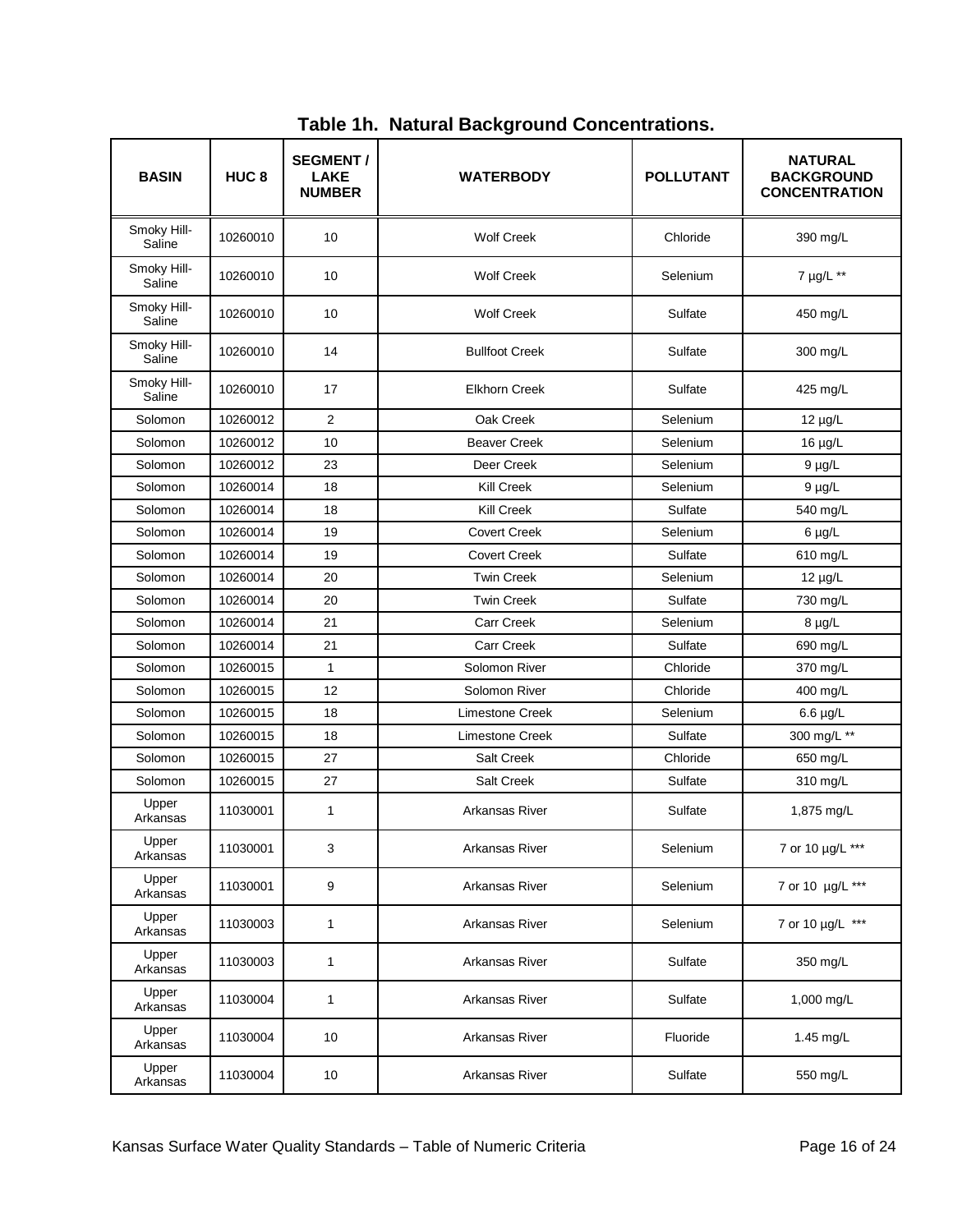| <b>BASIN</b>        | HUC <sub>8</sub> | <b>SEGMENT/</b><br><b>LAKE</b><br><b>NUMBER</b> | <b>WATERBODY</b>             | <b>POLLUTANT</b> | <b>NATURAL</b><br><b>BACKGROUND</b><br><b>CONCENTRATION</b> |
|---------------------|------------------|-------------------------------------------------|------------------------------|------------------|-------------------------------------------------------------|
| Upper<br>Arkansas   | 11030004         | 11                                              | Arkansas River               | Sulfate          | 350 mg/L                                                    |
| Upper<br>Republican | 10250001         |                                                 | Arikaree River               | Selenium         | $9 \mu g/L$                                                 |
| Upper<br>Republican | 10250003         | $\mathfrak{p}$                                  | Republican River, South Fork | Fluoride         | $1.45$ mg/L                                                 |
| Upper<br>Republican | 10250003         | 9                                               | Republican River, South Fork | Fluoride         | $1.20$ mg/L                                                 |
| Walnut              | 11030017         | 18                                              | <b>Whitewater River</b>      | Sulfate          | 390 mg/L                                                    |
| Walnut              | 11030018         | 30                                              | Eightmile Creek              | Sulfate          | 520 mg/L                                                    |

**Table 1h. Natural Background Concentrations.**

\* 780 mg/L applies when stream flows are above the normal flow

\*\* Only applies when stream flows are above the median (50 percentile) flow

\*\*\* From April to October, 7 µg/L applies; from November to March, 10 µg/L applies.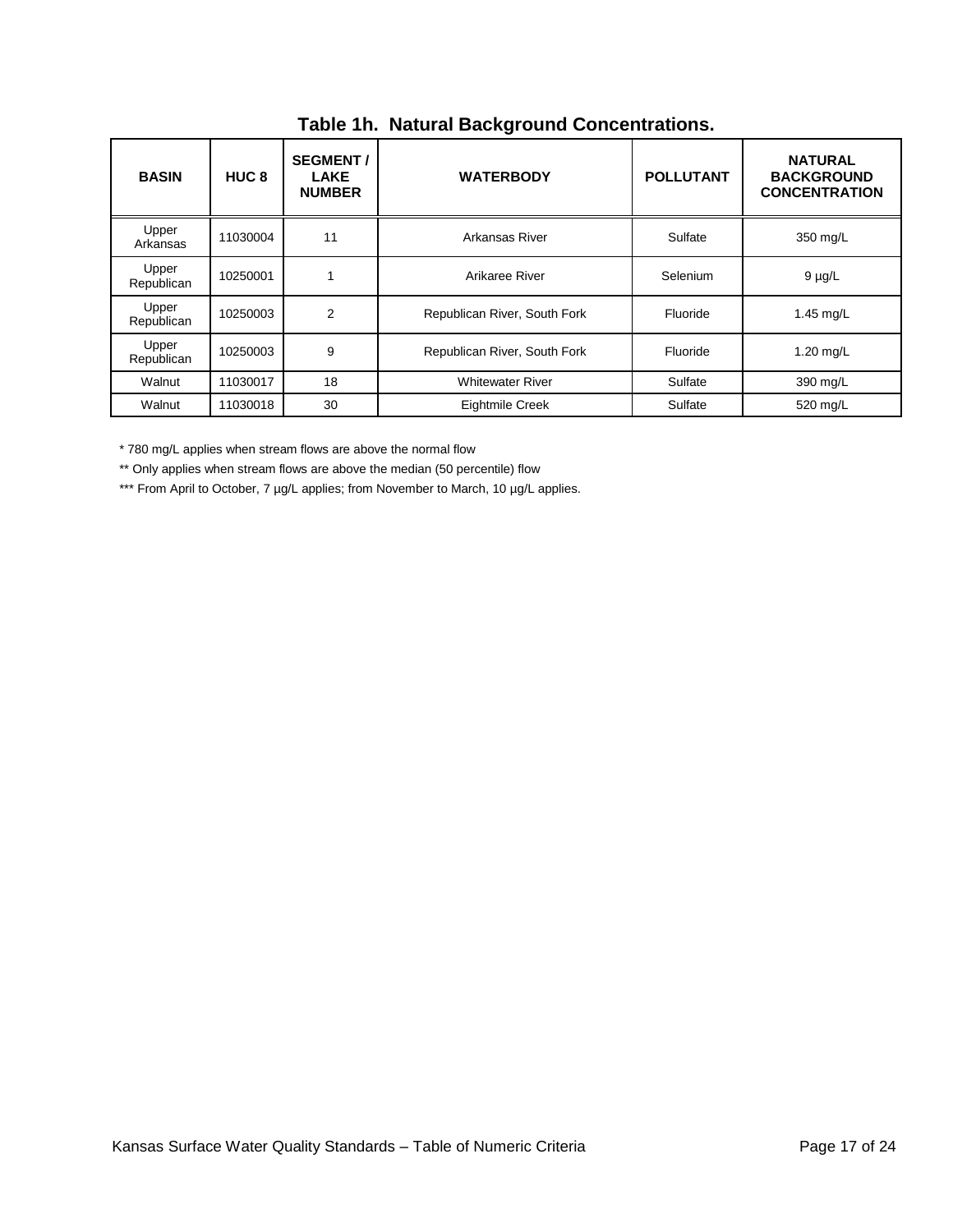| Use                         | <b>Colony Forming Units (CFUs)/100mL</b> |                  |  |
|-----------------------------|------------------------------------------|------------------|--|
| <b>Primary Contact</b>      | Geometric Mean                           | Geometric Mean   |  |
| <b>Recreation</b>           | Apr. 1 - Oct. 31                         | Nov. 1 – Mar. 31 |  |
| Class A                     | 160                                      | 2358             |  |
| Class B                     | 262                                      | 2358             |  |
| Class C                     | 427                                      | 3843             |  |
| <b>Secondary</b><br>Contact | Geometric Mean                           |                  |  |
| <b>Recreation</b>           | Jan. 1 – Dec. 31                         |                  |  |
| Class a                     | 2358                                     |                  |  |
| Class b                     | 3843                                     |                  |  |

<span id="page-19-0"></span>**Table 1i.** *Escherichia coli* **Criteria For Classified Stream Segments.**

<span id="page-19-1"></span>

| Table 1j. Escherichia coli Criteria For Classified Surface Waters Other Than |
|------------------------------------------------------------------------------|
| <b>Classified Stream Segments.</b>                                           |

| <b>Use</b>                         | <b>Colony Forming Units (CFUs)/100mL</b> |                  |                          |                          |
|------------------------------------|------------------------------------------|------------------|--------------------------|--------------------------|
| <b>Primary Contact</b>             | Geometric Mean                           | Geometric Mean   | Single Sample<br>Maximum | Single Sample<br>Maximum |
| <b>Recreation</b>                  | Apr. 1 – Oct. 31                         | Nov. 1 – Mar. 31 | Apr. 1 - Oct. 31         | Nov. 1 – Mar. 31         |
| Swimming Beach                     | 160                                      | 800              | 732                      | 3655                     |
| <b>Public Access</b>               | 262                                      | 1310             | 1198                     | 6580                     |
| <b>Restricted Access</b>           | 427                                      | 2135             | 1950                     | 9760                     |
| <b>Secondary</b><br><b>Contact</b> | Geometric Mean                           |                  | Single Sample Maximum    |                          |
| <b>Recreation</b>                  | Jan. 1 – Dec. 31                         |                  | Jan. 1 – Dec. 31         |                          |
| <b>Public Access</b>               | 2135                                     |                  | 9760                     |                          |
| <b>Restricted Access</b>           |                                          | 2135             | 9760                     |                          |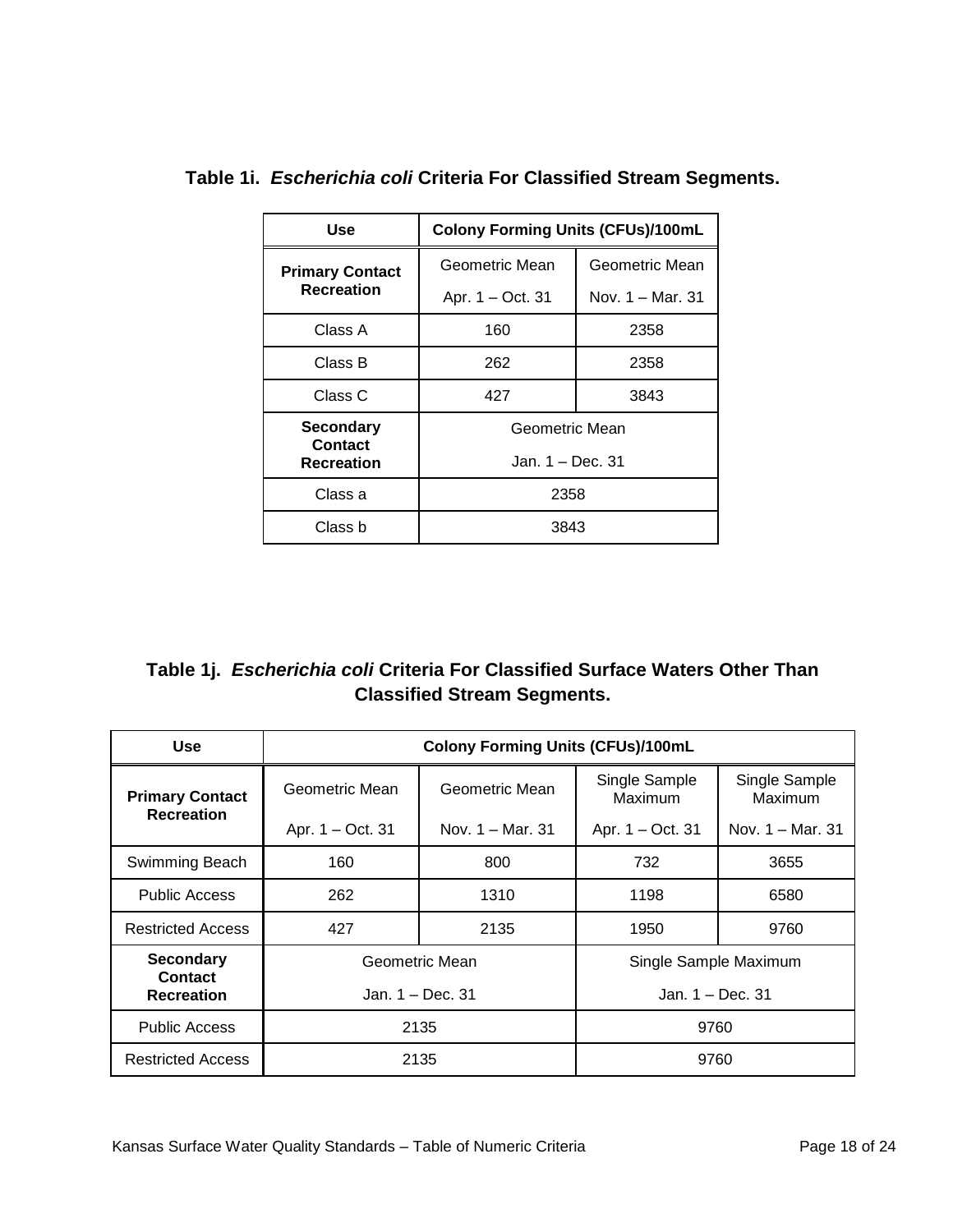#### <span id="page-20-0"></span>**Table 1k. Chlorophyll-a Criteria For Lakes Or Reservoirs With Active<sup>a</sup> Or Reserve<sup>b</sup> Domestic Water Supply Use.**

|               | Lakes or Reservoirs with Domestic Water Supply Use                              |
|---------------|---------------------------------------------------------------------------------|
| Chlorophyll-a | The lesser value <sup>c</sup> of 10 $\mu$ g/L or long-term average <sup>d</sup> |

a. These lakes or reservoirs are currently being used as domestic water supply sources.

b. These lakes or reservoirs are not currently being used as domestic or public water supply souces, but they are listed as backup supplies by municipalities and other public water suppliers, or the active water rights for water supply uses are still being held by the municipalities and other public water suppliers.

c. With an exception for Cheney Lake, the criterion for Cheney Lake is set at the action level of 11 μg/L according to "A Comparative Water Quality Study of Cheney Reservoir, Kansas" by Smith et al, 2001.

d. Running average of a minimum of 4 samples over a 12-year period. For any lake or reservoir with insufficient data, the criterion is set at 10 μg/L until a long-term average can be calculated, and the new criterion will be the lesser value of 10 μg/L or the long-term average.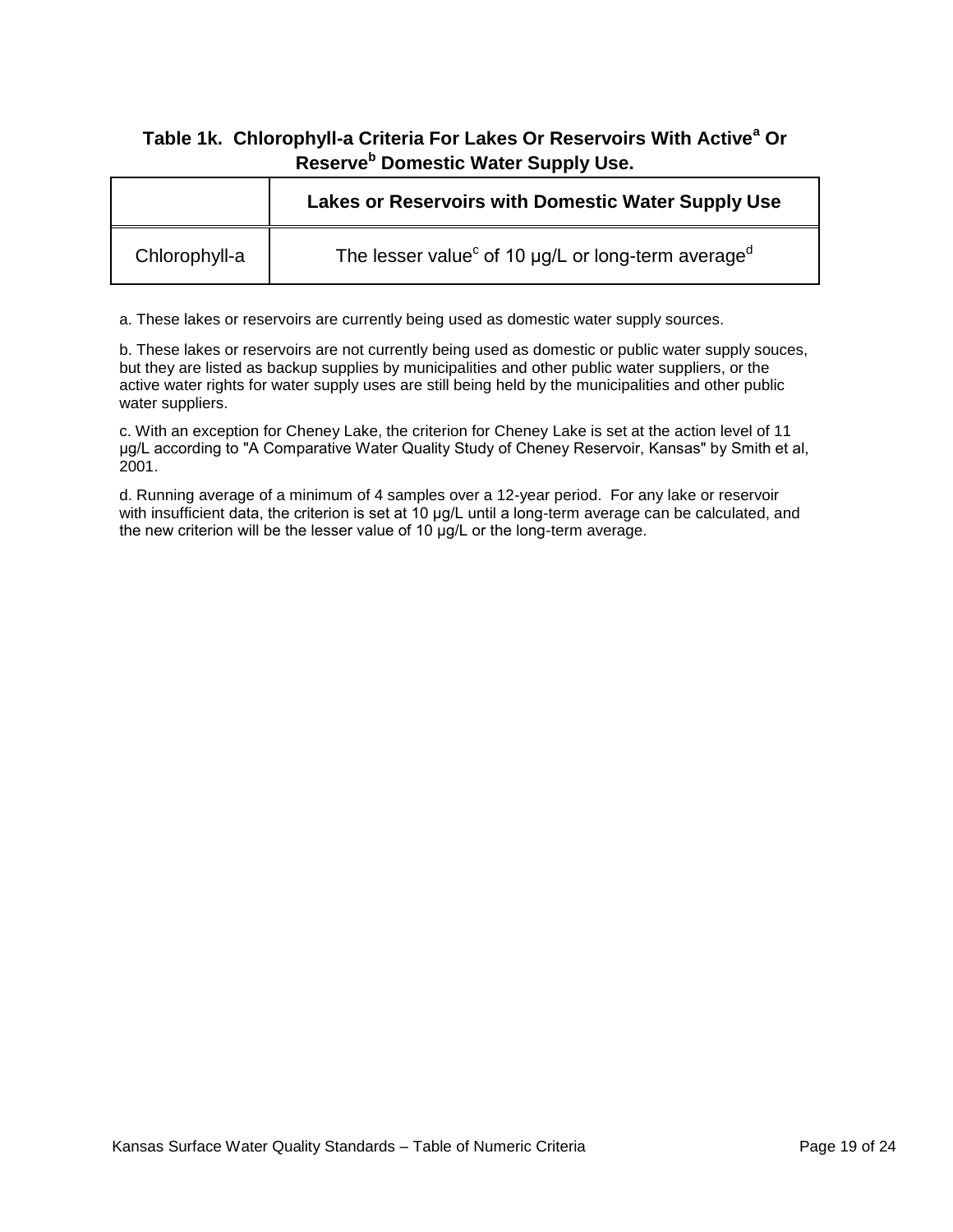| <b>Lake Number</b> | <b>Register Name (with Local Name)</b>        |  |
|--------------------|-----------------------------------------------|--|
| LM050001           | Alma City Lake                                |  |
| LM040001           | Augusta City Lake                             |  |
| LM041601           | Augusta Santa Fe Lake                         |  |
| LM032001           | <b>Banner Creek Lake</b>                      |  |
| LM031001           | Big Hill Lake (Pearson-Skubitz Big Hill Lake) |  |
| LM046401           | <b>Blue Mound City Lake</b>                   |  |
| LM043901           | <b>Bone Creek Lake</b>                        |  |
| LM046201           | <b>Bronson City Lake</b>                      |  |
| LM072601           | Caney City Lake (Timber Hill Lake)            |  |
| LM013001           | Cedar Bluff Lake                              |  |
| LM044101           | Cedar Creek Reservoir                         |  |
| LM040701           | Cedar Valley Lake                             |  |
| LM073701           | Centralia Lake                                |  |
| LM017001           | Cheney Lake                                   |  |
| LM030001           | <b>Clinton Lake</b>                           |  |
| LM043001           | Council Grove City Lake                       |  |
| LM022001           | Council Grove Lake                            |  |
| LM051301           | <b>Critzer Lake</b>                           |  |
| LM064901           | <b>Crystal Lake</b>                           |  |
| LM071701           | Edna City Lake                                |  |
| LM033001           | El Dorado Lake                                |  |
| LM025001           | Elk City Lake                                 |  |
| LM040201           | Eureka Lake (Eureka Old City Lake)            |  |
| LM023001           | Fall River Lake                               |  |
| LM045001           | Fort Scott City Lake                          |  |
| LM040401           | Gardner City Lake                             |  |
| LM040601           | <b>Garnet North City Lake</b>                 |  |
| LM040801           | Harveyville Lake (Harveyville City Lake)      |  |
| LM069701           | Herington City Lake                           |  |
| LM047201           | Herington Reservoir                           |  |
| LM035001           | Hillsdale Lake                                |  |
| LM073901           | Jetmore Lake                                  |  |
| LM026001           | John Redmond Lake                             |  |
| LM016001           | Kanopolis Lake                                |  |
| LM043401           | Lake Kahola                                   |  |
| LM041201           | Lebo City Lake                                |  |
| Not Assigned       | Linn Valley Lake                              |  |

<span id="page-21-0"></span>**Table 1l. Current Lakes Or Reservoirs Serving As Active Or Reserve Domestic Water Supply.**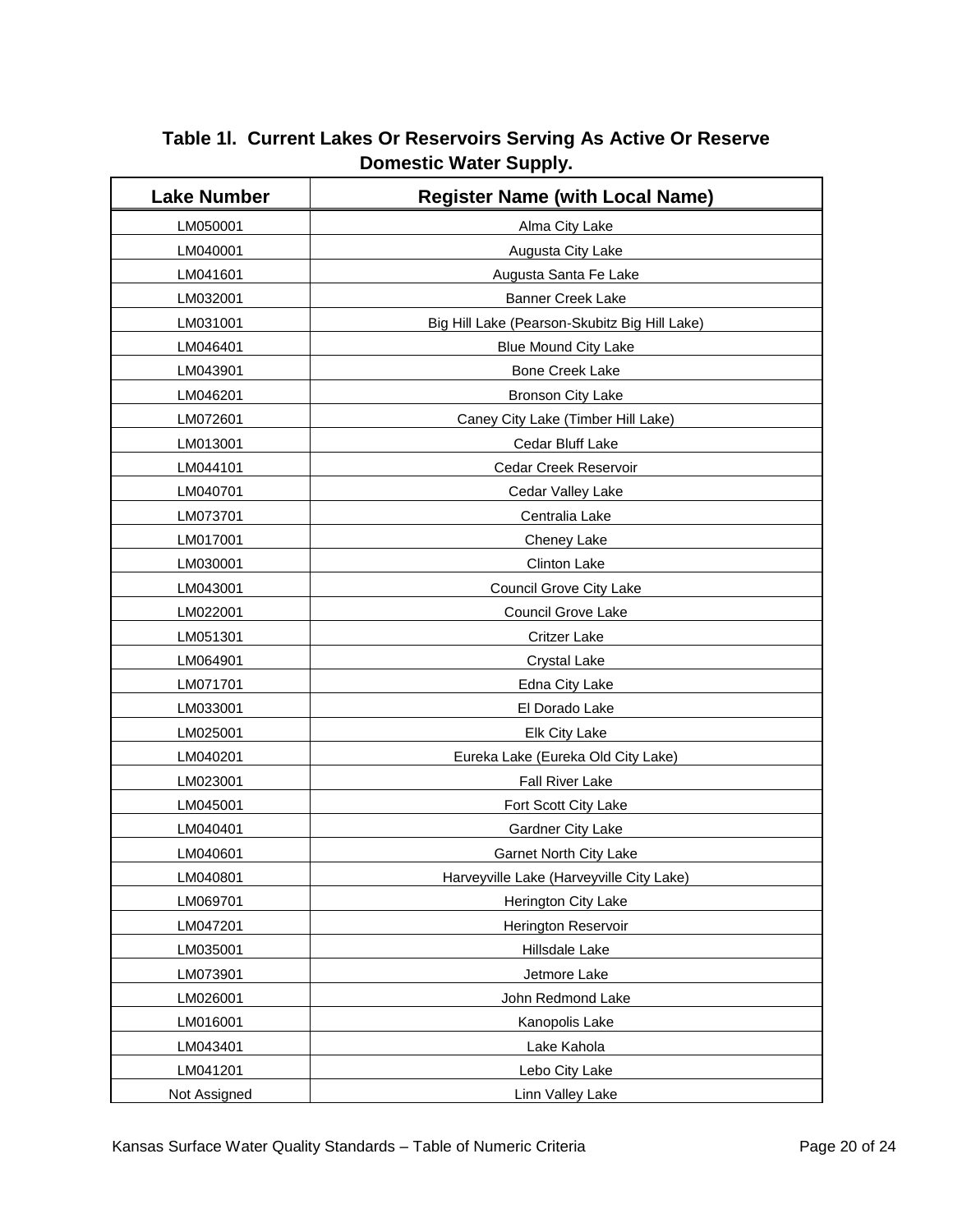| <b>Lake Number</b> | <b>Register Name (with Local Name)</b>           |
|--------------------|--------------------------------------------------|
| LM065701           | Louisburg Old Lake                               |
| LM043801           | Louisburg SFL (Louisburg Middle Creek SFL)       |
| LM065901           | Lyndon City Lake                                 |
| LM051801           | Madison City Lake                                |
| LM020001           | <b>Marion Lake</b>                               |
| LM027001           | Melvern Lake                                     |
| LM019001           | Milford Lake                                     |
| LM051001           | Miola Lake (Lake Miola)                          |
| LM013601           | <b>Mission Lake</b>                              |
| LM071901           | Moline Reservoir                                 |
| LM051401           | Mound City Lake                                  |
| LM048701           | Murray Gill Lake (Quivira Boy Scout Lake)        |
| LM049901           | New Alma City Lake                               |
| LM061301           | New Olathe Lake                                  |
| LM053801           | New Yates Center Lake (Yates Center Reservoir)   |
| LM010001           | Norton Lake (Sebelius Lake)                      |
| LM066101           | Osage City Reservoir                             |
| LM053901           | Otis Creek Lake (Eureka)                         |
| LM066301           | Parker City Lake                                 |
| LM041401           | Parsons Lake                                     |
| LM029001           | Perry Lake                                       |
| LM044201           | Pleasanton Reservoir (Pleasanton City Lake East) |
| LM012701           | Polk Daniels Lake (Elk Co. SFL)                  |
| LM028001           | Pomona Lake                                      |
| LM073001           | Pony Creek Lake                                  |
| LM061901           | Prairie Lake                                     |
| LM066601           | Prescott City Lake                               |
| LM022501           | Quarry Lake                                      |
| LM046801           | Richmond City Lake                               |
| LM011501           | Sabetha City Lake                                |
| LM072001           | Sedan City South Lake                            |
| LM072101           | Severy City Lake                                 |
| LM073501           | Spring Hill City Lake                            |
| LM051201           | Strowbridge Reservoir (Carbondale East Lake)     |
| LM049601           | Thayer New City Lake                             |
| LM069101           | <b>Timber Lake</b>                               |
| LM024001           | <b>Toronto Lake</b>                              |
| LM021001           | <b>Tuttle Creek Lake</b>                         |

#### **Table 1l. Current Lakes Or Reservoirs Serving As Active Or Reserve Domestic Water Supply.**